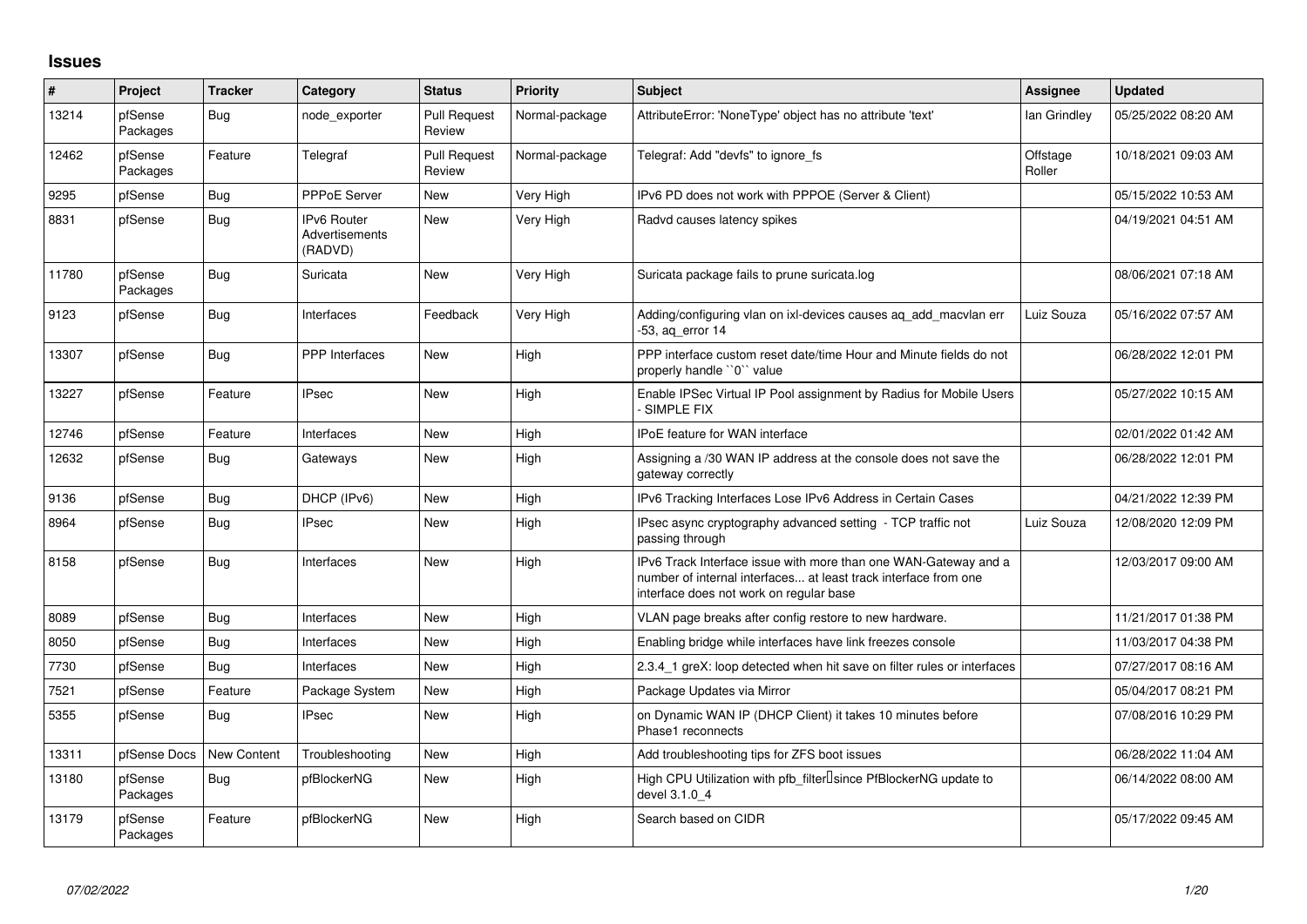| #     | Project             | <b>Tracker</b> | Category                         | <b>Status</b>                 | <b>Priority</b> | Subject                                                                                                   | <b>Assignee</b>       | <b>Updated</b>      |
|-------|---------------------|----------------|----------------------------------|-------------------------------|-----------------|-----------------------------------------------------------------------------------------------------------|-----------------------|---------------------|
| 12932 | pfSense<br>Packages | Feature        | pfBlockerNG                      | <b>New</b>                    | High            | pfblockerng per user whitelist                                                                            |                       | 03/11/2022 11:08 AM |
| 12732 | pfSense<br>Packages | Bug            | squidguard                       | New                           | High            | Squid https filtering squidguard acl target list - erratic behaviour                                      |                       | 01/26/2022 09:11 AM |
| 12608 | pfSense<br>Packages | <b>Bug</b>     | WireGuard                        | <b>New</b>                    | High            | WireGuard tunnels monitored by dpinger causing system to stop<br>routing completely in certain situations | Christian<br>McDonald | 12/16/2021 03:14 PM |
| 12520 | pfSense<br>Packages | Feature        | Squid                            | <b>New</b>                    | High            | [Squid] - Allow or Deny Mappings from IP/Host/GeoIP sources                                               |                       | 11/12/2021 02:13 PM |
| 11572 | pfSense<br>Packages | Bug            | pfBlockerNG                      | <b>New</b>                    | High            | Auto created firewall rules have IPv4 as protocol only - even for IPv6<br>lists.                          |                       | 06/25/2022 10:59 AM |
| 11563 | pfSense<br>Packages | Bug            | <b>BIND</b>                      | <b>New</b>                    | High            | BIND GUI writes TXT records > 255 characters                                                              |                       | 02/27/2021 07:11 AM |
| 11534 | pfSense<br>Packages | Regression     | FreeRADIUS                       | New                           | High            | FreeRADIUS EAP anonymous connection forbidden out-of-tunnel                                               |                       | 07/14/2021 02:32 AM |
| 11158 | pfSense<br>Packages | <b>Bug</b>     | <b>FRR</b>                       | <b>New</b>                    | High            | <b>FRR Prefix Lists</b>                                                                                   |                       | 12/30/2020 04:55 PM |
| 10760 | pfSense<br>Packages | <b>Bug</b>     | <b>BIND</b>                      | <b>New</b>                    | High            | pfSense BIND 9.14.12 server terminates due to assertion failure                                           |                       | 07/11/2020 04:53 PM |
| 10252 | pfSense<br>Packages | <b>Bug</b>     | pfBlockerNG                      | <b>New</b>                    | High            | pfblockerng-devel                                                                                         |                       | 02/11/2020 05:18 PM |
| 9724  | pfSense<br>Packages | <b>Bug</b>     | pfBlockerNG                      | <b>New</b>                    | High            | pfblockerng-firewall-filter-service-will-not-start                                                        |                       | 09/05/2019 06:32 AM |
| 9046  | pfSense<br>Packages | Feature        | Telegraf                         | <b>New</b>                    | High            | telegraf feature request                                                                                  |                       | 02/18/2019 03:38 PM |
| 8513  | pfSense<br>Packages | Bug            | FreeRADIUS                       | <b>New</b>                    | High            | Freeradius 3.x Idap problem                                                                               |                       | 02/18/2019 05:22 PM |
| 8438  | pfSense<br>Packages | Bug            | haproxy                          | <b>New</b>                    | High            | haproxy: can't use ACL for cert with http-response actions                                                |                       | 05/24/2018 01:12 PM |
| 7388  | pfSense<br>Packages | Bug            | Suricata                         | <b>New</b>                    | High            | Suricata does not property recognize MTU for PPPOE interfaces                                             |                       | 03/15/2017 05:17 AM |
| 6988  | pfSense<br>Packages | <b>Bug</b>     | Snort                            | <b>New</b>                    | High            | SNORT Package PHP memory error                                                                            |                       | 06/28/2018 10:00 PM |
| 12607 | pfSense Plus        | <b>Bug</b>     | Hardware / Drivers               | New                           | High            | Instability with Snort Inline with AWS Instances                                                          |                       | 01/10/2022 09:03 PM |
| 11992 | pfSense             | <b>Bug</b>     | Virtual IP Addresses   Confirmed |                               | High            | GRE Tunnel - Does not work with a virtual IP as endpoint                                                  |                       | 06/04/2021 01:16 AM |
| 5413  | pfSense             | <b>Bug</b>     | <b>DNS Resolver</b>              | Confirmed                     | High            | Incorrect Handling of Unbound Resolver [service restarts, cache<br>loss, DNS service interruption]        |                       | 06/19/2022 11:11 PM |
| 4845  | pfSense             | <b>Bug</b>     | CARP                             | Confirmed                     | High            | CARP preemption doesn't switch to backup where connectivity<br>between systems is lost but not NIC link   |                       | 07/28/2015 07:55 AM |
| 12979 | pfSense<br>Packages | <b>Bug</b>     | Snort                            | <b>Pull Request</b><br>Review | High            | Snort Rules Update Process Using Deprecated FreeBSD<br>Subdirectory Name                                  | <b>Bill Meeks</b>     | 03/24/2022 09:02 AM |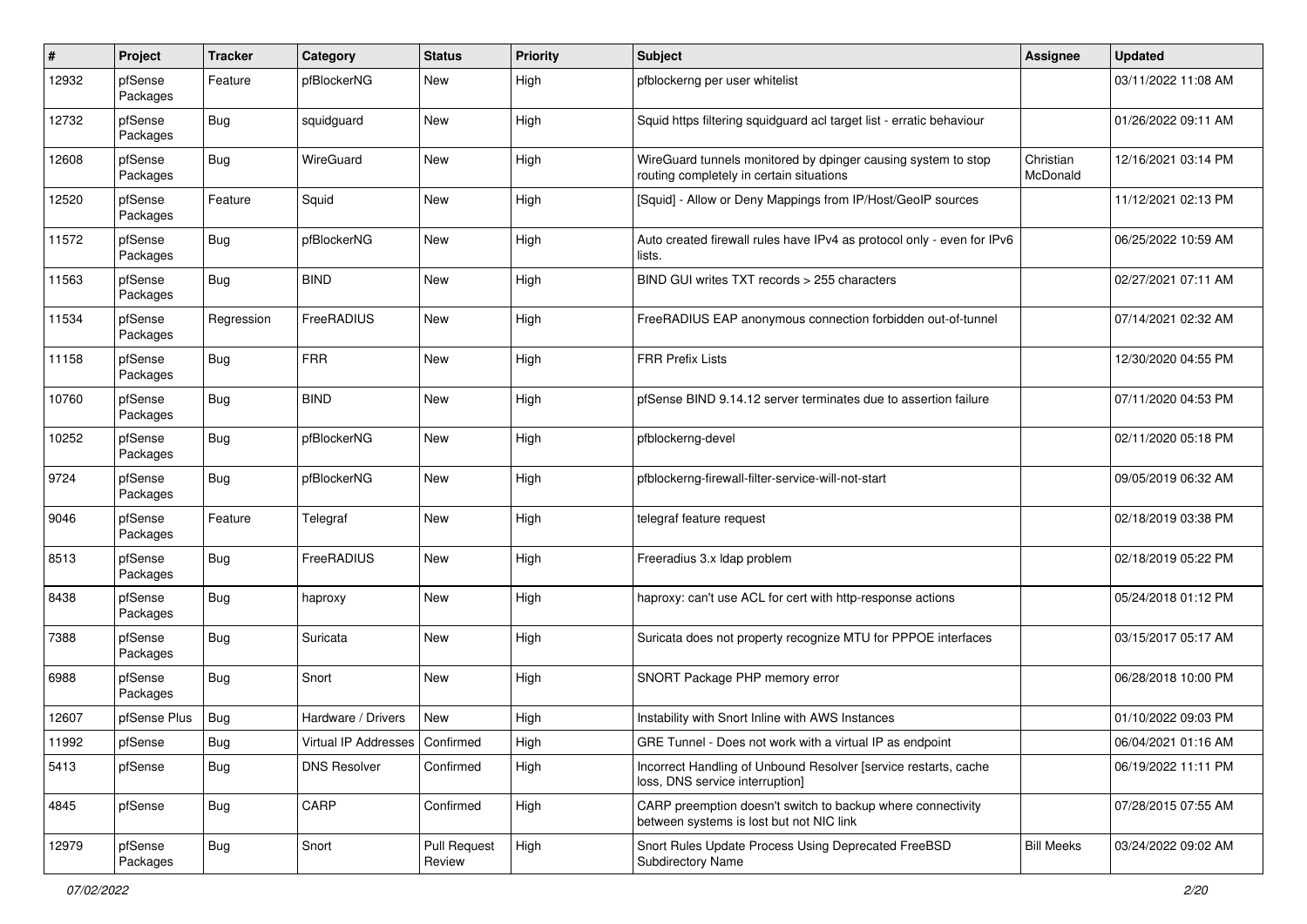| ∦     | Project             | Tracker    | Category                        | <b>Status</b> | <b>Priority</b> | <b>Subject</b>                                                                                        | <b>Assignee</b> | <b>Updated</b>      |
|-------|---------------------|------------|---------------------------------|---------------|-----------------|-------------------------------------------------------------------------------------------------------|-----------------|---------------------|
| 12853 | pfSense             | <b>Bug</b> | <b>NAT Reflection</b>           | Feedback      | High            | Network Address Translation - Pure NAT pfsense freeze after reboot                                    |                 | 02/22/2022 08:40 AM |
| 12354 | pfSense<br>Packages | Todo       | haproxy                         | Feedback      | High            | Update haproxy-devel to mitigate CVE-2021-40346                                                       | Viktor Gurov    | 05/12/2022 08:50 AM |
| 12160 | pfSense<br>Packages | Regression | syslog-ng                       | Feedback      | High            | An invalid configuration is generated when choosing TLS as the<br>default protocol                    | Jim Pingle      | 07/23/2021 03:27 PM |
| 11135 | pfSense<br>Packages | Bug        | haproxy                         | Feedback      | High            | HAproxy OCSP reponse crontab bug                                                                      | Viktor Gurov    | 09/10/2021 11:51 AM |
| 11936 | pfSense<br>Packages | Bug        | <b>FRR</b>                      | Incomplete    | High            | FRR does not connect BGP when using password                                                          |                 | 05/19/2021 08:12 AM |
| 13329 | pfSense             | Bug        | <b>Traffic Shaper</b><br>(ALTQ) | New           | Normal          | Traffic shaping Wizard sets invalid values for qVoip queue                                            |                 | 07/02/2022 09:11 AM |
| 13327 | pfSense             | Bug        | <b>OpenVPN</b>                  | <b>New</b>    | Normal          | Valid OpenVPN client connections rejected due to extraneous output<br>to ovpn_auth_verify             |                 | 07/01/2022 06:12 PM |
| 13323 | pfSense             | Bug        | <b>Captive Portal</b>           | <b>New</b>    | Normal          | Captive Portal breaks policy based routing for mac address<br>bypassed clients after upgrade to 22.05 | Kristof Provost | 06/30/2022 09:46 AM |
| 13305 | pfSense             | Feature    | Certificates                    | <b>New</b>    | Normal          | Certificate Revocation page should show expiration date                                               |                 | 06/27/2022 10:26 AM |
| 13297 | pfSense             | Feature    | Routing                         | New           | Normal          | Support for Gateway Groups as Static Route destinations                                               |                 | 06/24/2022 07:41 AM |
| 13296 | pfSense             | Feature    | DHCP (IPv6)                     | New           | Normal          | Add support for DHCP6 OPTION PD EXCLUDE (RFC 6603)                                                    |                 | 06/24/2022 10:10 PM |
| 13293 | pfSense             | Feature    | OpenVPN                         | <b>New</b>    | Normal          | Option to set auth-gen-token in OpenVPN GUI                                                           |                 | 06/21/2022 02:35 PM |
| 13288 | pfSense             | <b>Bug</b> | Configuration<br>Backend        | New           | Normal          | Encode FreeRADIUS Custom Options                                                                      |                 | 06/20/2022 10:36 AM |
| 13287 | pfSense             | Feature    | Configuration<br>Backend        | <b>New</b>    | Normal          | Encode OpenVPN Custom Options                                                                         |                 | 06/20/2022 10:33 AM |
| 13280 | pfSense             | <b>Bug</b> | Unknown                         | New           | Normal          | Entries duplicated in /boot/loader.conf                                                               |                 | 06/19/2022 11:11 AM |
| 13279 | pfSense             | <b>Bug</b> | Interfaces                      | New           | Normal          | DHCP config override affects Gateway installation.                                                    |                 | 06/17/2022 07:25 AM |
| 13277 | pfSense             | <b>Bug</b> | <b>IGMP Proxy</b>               | <b>New</b>    | Normal          | IGMP Proxy webConfigurator Page Always Produces Error                                                 |                 | 06/16/2022 07:50 PM |
| 13276 | pfSense             | Bug        | <b>IGMP Proxy</b>               | New           | Normal          | IGMP Proxy Error Message for Logging Links to System Log Instead<br>of Routing Log                    |                 | 06/16/2022 07:48 PM |
| 13273 | pfSense             | <b>Bug</b> | DHCP (IPv4)                     | <b>New</b>    | Normal          | dhclient can use conflicting recorded leases                                                          |                 | 06/14/2022 11:07 AM |
| 13267 | pfSense             | Bug        | <b>OpenVPN</b>                  | <b>New</b>    | Normal          | dpinger continues to run on OpenVPN gateway after OpenVPN<br>service is stopped.                      |                 | 06/12/2022 02:49 PM |
| 13264 | pfSense             | Feature    | <b>IPsec</b>                    | New           | Normal          | IPSec Phase2 select multiple PFS key groups                                                           |                 | 06/10/2022 04:29 PM |
| 13260 | pfSense             | Feature    | Authentication                  | New           | Normal          | Add support for OpenVPN static-challenge                                                              |                 | 06/09/2022 02:04 PM |
| 13256 | pfSense             | Feature    | DHCP (IPv4)                     | New           | Normal          | Better handling of duplicate IPs in static DHCP assignments                                           |                 | 06/11/2022 04:51 PM |
| 13254 | pfSense             | <b>Bug</b> | <b>DNS Resolver</b>             | New           | Normal          | DNS resolver does not update "unbound.conf" file during link down<br>events                           |                 | 06/28/2022 12:01 PM |
| 13253 | pfSense             | <b>Bug</b> | DHCP (IPv6)                     | New           | Normal          | 'dhcp6c' is not restarted when applying settings when multiple<br>WANs are configured for DHCP6       |                 | 06/28/2022 12:01 PM |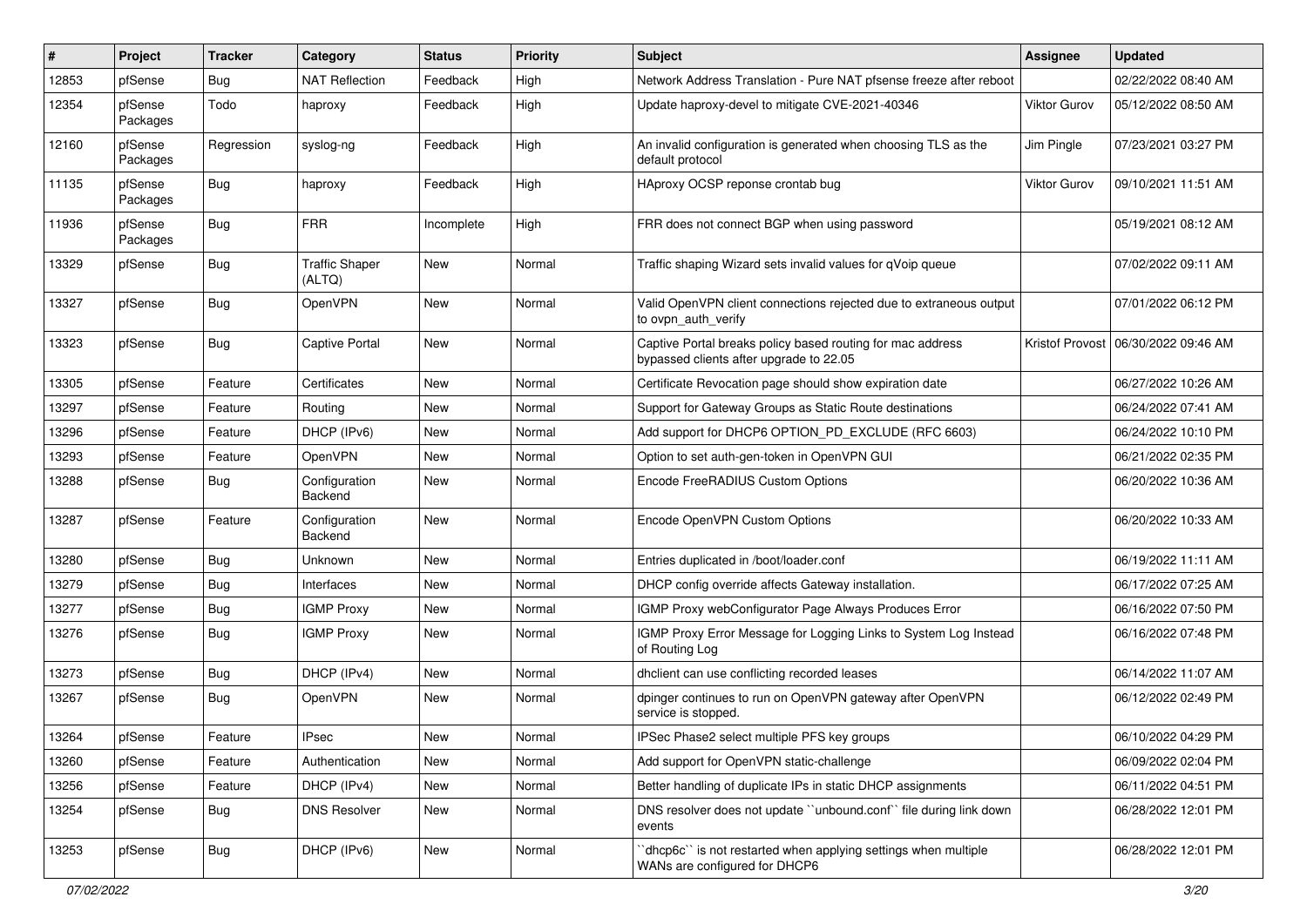| #     | Project | <b>Tracker</b> | Category                  | <b>Status</b> | <b>Priority</b> | Subject                                                                                                                                        | <b>Assignee</b> | <b>Updated</b>      |
|-------|---------|----------------|---------------------------|---------------|-----------------|------------------------------------------------------------------------------------------------------------------------------------------------|-----------------|---------------------|
| 13252 | pfSense | Bug            | Upgrade                   | New           | Normal          | reduce frequency of php-fpm socket connection attempts from<br>check_reload_status                                                             |                 | 06/12/2022 11:11 AM |
| 13249 | pfSense | <b>Bug</b>     | Console Menu              | <b>New</b>    | Normal          | Running playback comands multiple times results in PHP error                                                                                   |                 | 06/06/2022 07:02 AM |
| 13248 | pfSense | Regression     | DHCP (IPv6)               | New           | Normal          | IPv6 Router Advertisements runs when config.xml does not contain<br>an entry for the interface                                                 |                 | 06/05/2022 07:44 PM |
| 13244 | pfSense | Feature        | Web Interface             | New           | Normal          | Add help text under Timezone settings in the GUI                                                                                               |                 | 06/03/2022 01:00 PM |
| 13242 | pfSense | Feature        | <b>Gateway Monitoring</b> | New           | Normal          | Enhancements to static route creation/deletion for dpinger monitor<br>IPs                                                                      |                 | 06/03/2022 11:20 AM |
| 13240 | pfSense | <b>Bug</b>     | Rules / NAT               | <b>New</b>    | Normal          | User is forced to pick an NPt destination IPv6 prefix length even<br>when choosing a drop-down entry which contains a defined prefix<br>length | Jim Pingle      | 06/28/2022 12:01 PM |
| 13237 | pfSense | Bug            | DHCP (IPv6)               | New           | Normal          | dhcp6c script cannot be executed safely                                                                                                        |                 | 06/01/2022 11:20 AM |
| 13228 | pfSense | Bug            | Interfaces                | New           | Normal          | Recovering interface gateway may not be added back into gateway<br>groups and rules when expected                                              | Jim Pingle      | 06/29/2022 04:31 PM |
| 13225 | pfSense | Bug            | Interfaces                | New           | Normal          | Bridges with QinQ interfaces not properly set up at boot                                                                                       | Viktor Gurov    | 06/28/2022 12:01 PM |
| 13224 | pfSense | Bug            | Notifications             | New           | Normal          | Email notification flood when UPS (NUT) and WAN send<br>notifications                                                                          |                 | 05/27/2022 01:58 AM |
| 13222 | pfSense | Bug            | UPnP/NAT-PMP              | New           | Normal          | CARP IP does not listen for NAT-PMP packets                                                                                                    |                 | 05/26/2022 02:28 PM |
| 13217 | pfSense | Bug            | DHCP (IPv4)               | New           | Normal          | dhclient using default pid file location which does not exist                                                                                  | Viktor Gurov    | 05/26/2022 08:09 AM |
| 13167 | pfSense | Bug            | Dynamic DNS               | New           | Normal          | phpDynDNS: DigitalOcean ddns update fails (bad request, invalid<br>character '-' in request_id)                                                |                 | 06/16/2022 09:30 PM |
| 13158 | pfSense | <b>Bug</b>     | Web Interface             | <b>New</b>    | Normal          | Input validation error when applying limiter changes                                                                                           |                 | 05/14/2022 05:32 PM |
| 13132 | pfSense | Bug            | Backup / Restore          | New           | Normal          | Two SSHDATA Sections in Restored Config Breaks Unit                                                                                            | Jim Pingle      | 06/29/2022 07:53 AM |
| 13102 | pfSense | Bug            | <b>IPsec</b>              | New           | Normal          | Deleting an IPSec tunnel doesn't destroy the SA (SADs/SPDs),<br>causes crash in status ipsec.php                                               | Viktor Gurov    | 06/28/2022 12:01 PM |
| 13091 | pfSense | Feature        | OpenVPN                   | New           | Normal          | RFE: Ability to specify the order of OpenVPN Authentication servers                                                                            |                 | 04/22/2022 04:30 PM |
| 13090 | pfSense | Bug            | OpenVPN                   | <b>New</b>    | Normal          | OpenVPN: do not use legacy deprecated netbios settings                                                                                         | Jim Pingle      | 04/22/2022 11:19 AM |
| 13089 | pfSense | <b>Bug</b>     | OpenVPN                   | New           | Normal          | OpenVPN: fix some netbios options were preserved even if teh<br>Netbios option was unchecked                                                   | Jim Pingle      | 04/22/2022 11:06 AM |
| 13088 | pfSense | Bug            | <b>OpenVPN</b>            | New           | Normal          | OpenVPN Client Overrides: properly hide/show form fields                                                                                       | Jim Pingle      | 06/08/2022 09:15 AM |
| 13087 | pfSense | Bug            | OpenVPN                   | New           | Normal          | OpenVPN Server: hide WINS servers list when netbios option is<br>unchecked while WINS servers is checked                                       |                 | 04/22/2022 10:29 AM |
| 13076 | pfSense | <b>Bug</b>     | Gateway Monitoring        | New           | Normal          | Marking a gateway as down does not affect IPsec entries using<br>gateway groups                                                                |                 | 06/28/2022 12:01 PM |
| 13068 | pfSense | <b>Bug</b>     | Aliases / Tables          | New           | Normal          | Error loading rules when URL Table IPs content is empty                                                                                        |                 | 04/17/2022 09:07 PM |
| 13067 | pfSense | <b>Bug</b>     | FilterDNS                 | New           | Normal          | filterdns resolve interval is twice the intended value                                                                                         |                 | 04/17/2022 07:45 PM |
| 13058 | pfSense | Todo           | Rules / NAT               | New           | Normal          | Add static routes and directly connected networks back to policy<br>route negation rules                                                       |                 | 04/13/2022 08:05 AM |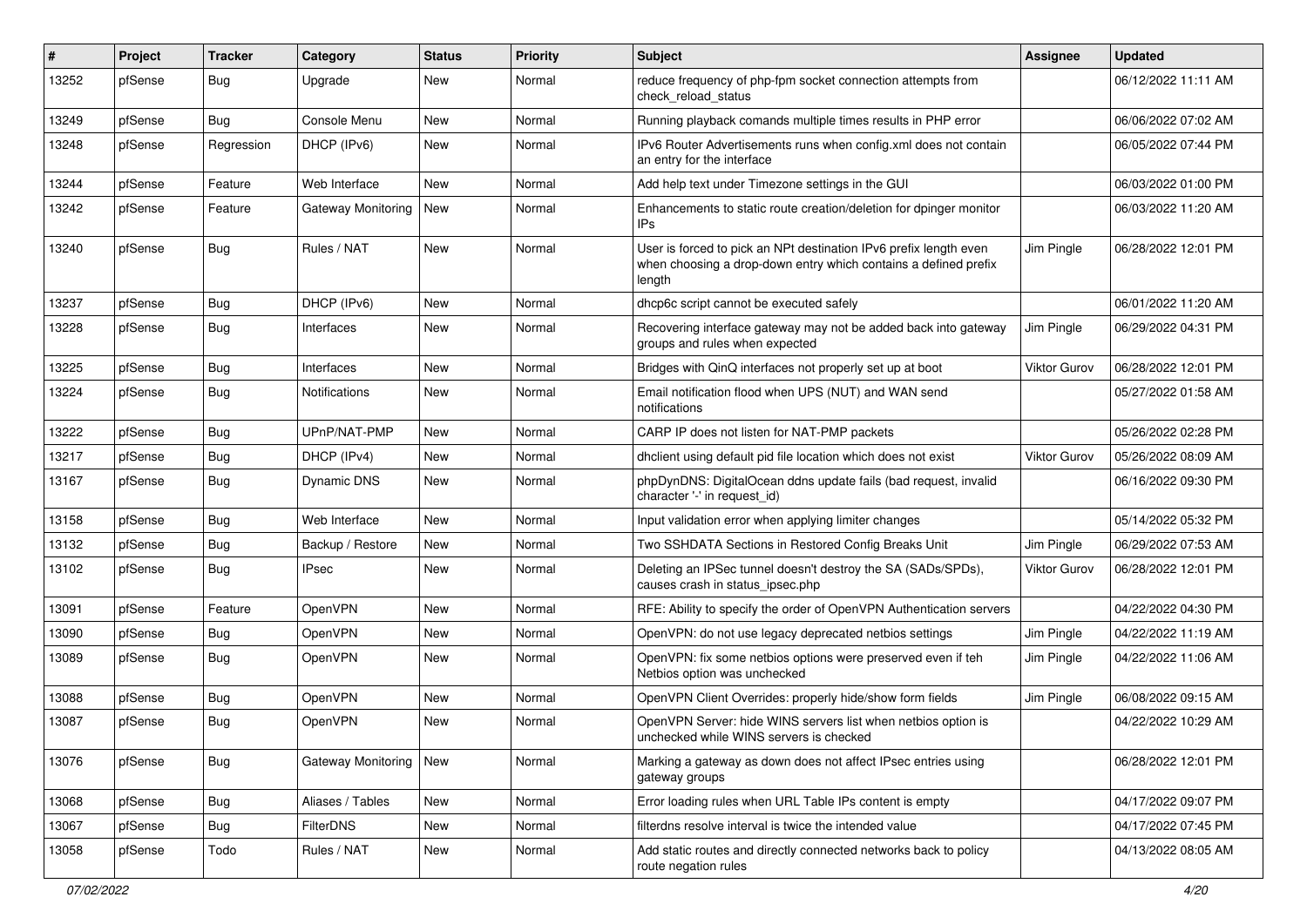| $\vert$ # | Project | <b>Tracker</b> | Category                                        | <b>Status</b> | <b>Priority</b> | <b>Subject</b>                                                                               | Assignee         | <b>Updated</b>      |
|-----------|---------|----------------|-------------------------------------------------|---------------|-----------------|----------------------------------------------------------------------------------------------|------------------|---------------------|
| 13054     | pfSense | Feature        | Package System                                  | <b>New</b>    | Normal          | Package plugin hook for web server configuration stanzas                                     | Jim Pingle       | 04/12/2022 03:04 PM |
| 13051     | pfSense | <b>Bug</b>     | <b>Traffic Shaper</b><br>(ALTQ)                 | New           | Normal          | Firewall traffic shaper by interface selection unknow                                        |                  | 04/12/2022 07:03 AM |
| 13046     | pfSense | <b>Bug</b>     | Rules / NAT                                     | New           | Normal          | Floating rule applied to IPv6 interface with a SLAAC DHCPv6<br>gateway reports error on boot |                  | 04/11/2022 09:50 AM |
| 13017     | pfSense | Feature        | Packet Capture                                  | <b>New</b>    | Normal          | Packet capture: add preview results while capture is running                                 |                  | 04/09/2022 11:08 AM |
| 13014     | pfSense | <b>Bug</b>     | <b>IPsec</b>                                    | <b>New</b>    | Normal          | Charon.vici can get in a bad state                                                           | Mateusz<br>Guzik | 06/28/2022 12:01 PM |
| 13009     | pfSense | Feature        | <b>OpenVPN</b>                                  | <b>New</b>    | Normal          | Add option for multiple remote addresses to OpenVPN Client                                   |                  | 03/31/2022 12:42 PM |
| 13003     | pfSense | Bug            | Hardware / Drivers                              | <b>New</b>    | Normal          | Malicious Driver Detection event on ixl driver                                               |                  | 06/25/2022 05:00 PM |
| 12960     | pfSense | Bug            | Installer                                       | <b>New</b>    | Normal          | VGA installer image defaults to serial console, serial console is<br>default in GUI settings |                  | 06/28/2022 12:01 PM |
| 12950     | pfSense | <b>Bug</b>     | Routing                                         | <b>New</b>    | Normal          | OpenVPN as default gateway does not get set at boot time                                     |                  | 04/09/2022 05:46 PM |
| 12942     | pfSense | Bug            | Gateways                                        | New           | Normal          | Code to kill states for old gateway when reconnecting an interface is<br>incorrect           | Jim Pingle       | 06/28/2022 12:01 PM |
| 12938     | pfSense | <b>Bug</b>     | <b>IPv6 Router</b><br>Advertisements<br>(RADVD) | <b>New</b>    | Normal          | MaxRtrAdvInterval would allow stale DNS servers to be deleted<br>faster                      |                  | 03/12/2022 09:37 AM |
| 12927     | pfSense | Bug            | <b>OpenVPN</b>                                  | New           | Normal          | OpenVPN with OCSP enabled allows connections with revoked<br>certificates                    |                  | 03/24/2022 08:22 AM |
| 12922     | pfSense | Bug            | DHCP (IPv4)                                     | <b>New</b>    | Normal          | Classless static routes received on DHCP WAN can override chosen<br>default gateway          |                  | 03/28/2022 10:08 AM |
| 12905     | pfSense | Bug            | Web Interface                                   | <b>New</b>    | Normal          | Add VLAN Re-assignment to Import Interface Mismatch Wizard                                   |                  | 03/07/2022 08:05 AM |
| 12903     | pfSense | Feature        | <b>Notifications</b>                            | <b>New</b>    | Normal          | alternative authentication methods for email notifications?                                  |                  | 03/07/2022 07:52 AM |
| 12888     | pfSense | <b>Bug</b>     | Rules / NAT                                     | <b>New</b>    | Normal          | pfSense sends un-NATed packets during OpenVPN startup                                        |                  | 03/01/2022 03:13 PM |
| 12875     | pfSense | <b>Bug</b>     | Package System                                  | <b>New</b>    | Normal          | Import zabbix-agent6 and zabbix-proxy6 from FreeBSD Ports                                    |                  | 05/28/2022 06:50 PM |
| 12874     | pfSense | Feature        | <b>OpenVPN</b>                                  | <b>New</b>    | Normal          | OpenVPN RADIUS Framed-Pool                                                                   |                  | 02/25/2022 02:24 PM |
| 12857     | pfSense | <b>Bug</b>     | Gateways                                        | New           | Normal          | Firewall gateway goes away when making changes to Bridge0<br>device                          |                  | 02/27/2022 11:20 AM |
| 12849     | pfSense | <b>Bug</b>     | <b>Operating System</b>                         | <b>New</b>    | Normal          | pfsync kernel crash on reboot                                                                | Mateusz<br>Guzik | 02/22/2022 02:02 PM |
| 12848     | pfSense | Feature        | <b>Dynamic DNS</b>                              | <b>New</b>    | Normal          | Evaluation of the DynDNS "Result Match" string                                               |                  | 02/22/2022 02:01 AM |
| 12828     | pfSense | Bug            | Wireless                                        | New           | Normal          | pfSense keeps crashing (Fatal trap 12: page fault while in kernel<br>mode)                   |                  | 02/21/2022 07:55 AM |
| 12823     | pfSense | <b>Bug</b>     | DHCP (IPv6)                                     | <b>New</b>    | Normal          | Multiple DHCP6 WAN connections PPPoE interface 'defached'<br>status                          |                  | 02/18/2022 05:39 AM |
| 12811     | pfSense | <b>Bug</b>     | Gateway Monitoring   New                        |               | Normal          | Services are not restarted when PPP interfaces connect                                       | Jim Pingle       | 06/30/2022 03:18 AM |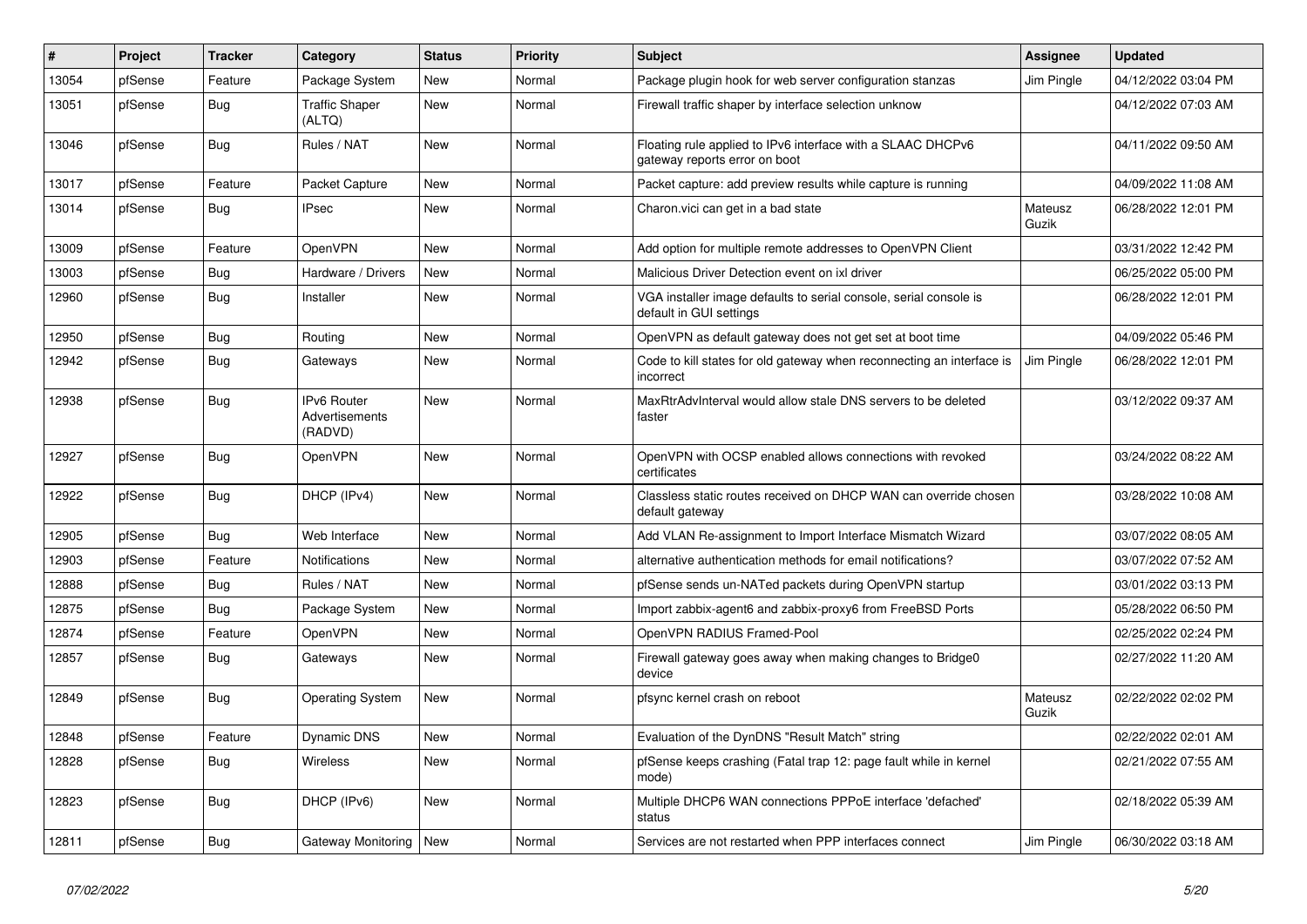| $\vert$ # | Project | <b>Tracker</b> | Category              | <b>Status</b> | <b>Priority</b> | <b>Subject</b>                                                                                                         | Assignee              | <b>Updated</b>      |
|-----------|---------|----------------|-----------------------|---------------|-----------------|------------------------------------------------------------------------------------------------------------------------|-----------------------|---------------------|
| 12797     | pfSense | Bug            | UPnP/NAT-PMP          | <b>New</b>    | Normal          | UPnP+STUN forms invalid outbound NAT rules using the external<br>address discovered from STUN                          |                       | 02/15/2022 01:01 PM |
| 12782     | pfSense | Todo           | Build / Release       | <b>New</b>    | Normal          | Disable compatibility flag                                                                                             | <b>Brad Davis</b>     | 06/28/2022 12:01 PM |
| 12774     | pfSense | <b>Bug</b>     | Backup / Restore      | <b>New</b>    | Normal          | Picture widget image is not saved in backup                                                                            |                       | 04/04/2022 04:48 AM |
| 12768     | pfSense | Feature        | Upgrade               | <b>New</b>    | Normal          | pfSense-repo: Make sure default config file exists                                                                     |                       | 06/28/2022 12:01 PM |
| 12764     | pfSense | Bug            | Gateways              | <b>New</b>    | Normal          | VTI gateway status is pending after assigning the VTI interface                                                        |                       | 02/07/2022 05:41 AM |
| 12762     | pfSense | <b>Bug</b>     | <b>IPsec</b>          | <b>New</b>    | Normal          | IPsec keep alive check ignores Child SA Start Action                                                                   | <b>Viktor Gurov</b>   | 02/07/2022 11:21 AM |
| 12747     | pfSense | Bug            | Logging               | <b>New</b>    | Normal          | System log is filled by sshguard                                                                                       |                       | 06/30/2022 05:21 AM |
| 12737     | pfSense | Bug            | Certificates          | <b>New</b>    | Normal          | CApath is not defined by default in curl                                                                               |                       | 06/28/2022 12:01 PM |
| 12730     | pfSense | <b>Bug</b>     | <b>Captive Portal</b> | <b>New</b>    | Normal          | RADIUS accounting does not work if WAN is down                                                                         |                       | 01/26/2022 05:13 AM |
| 12726     | pfSense | <b>Bug</b>     | Authentication        | <b>New</b>    | Normal          | LDAP select container button auto populate                                                                             |                       | 01/25/2022 01:48 PM |
| 12715     | pfSense | Bug            | Authentication        | <b>New</b>    | Normal          | Long system startup time when LDAP is configured and unavailable<br>during startup.                                    | Christian<br>McDonald | 01/24/2022 05:50 AM |
| 12708     | pfSense | <b>Bug</b>     | Aliases / Tables      | <b>New</b>    | Normal          | alias with non resolving DNS entry breaks underlying pf table                                                          |                       | 02/20/2022 06:13 PM |
| 12679     | pfSense | Feature        | Interfaces            | <b>New</b>    | Normal          | Remind user to update DHCPv6 range when changing interface IPv6<br>prefix                                              |                       | 01/12/2022 07:36 AM |
| 12676     | pfSense | Feature        | Rules / NAT           | New           | Normal          | Add the Tagged option on the Port Forward rules edit page                                                              |                       | 01/11/2022 05:52 AM |
| 12665     | pfSense | Feature        | Rules / NAT           | New           | Normal          | Ability to add custom pf rules from the GUI                                                                            |                       | 01/07/2022 09:30 AM |
| 12648     | pfSense | <b>Bug</b>     | <b>Captive Portal</b> | <b>New</b>    | Normal          | Undocumented variables 'listenporthttp' and 'listenporthttps'                                                          |                       | 12/28/2021 10:44 AM |
| 12645     | pfSense | <b>Bug</b>     | <b>IPsec</b>          | <b>New</b>    | Normal          | filterdns" does not monitor remote IPsec gateways for IPv6<br>address changes                                          | Viktor Gurov          | 06/28/2022 12:01 PM |
| 12625     | pfSense | Feature        | Logging               | New           | Normal          | Granular logging options for default firewall rules.                                                                   |                       | 12/21/2021 06:39 PM |
| 12612     | pfSense | <b>Bug</b>     | <b>DNS Resolver</b>   | New           | Normal          | DNS Resolver is restarted during every "rc.newwanip" event                                                             |                       | 06/28/2022 12:01 PM |
| 12602     | pfSense | Feature        | Dynamic DNS           | New           | Normal          | DHCPv6 should allow DDNS Client updates for hosts                                                                      |                       | 12/15/2021 11:00 AM |
| 12600     | pfSense | Feature        | Aliases / Tables      | <b>New</b>    | Normal          | allow custom mask for a network alias created from a FQDN                                                              |                       | 12/15/2021 10:50 AM |
| 12581     | pfSense | Regression     | DHCP (IPv6)           | <b>New</b>    | Normal          | CARP IPv6 assigned address does not get advertised to endpoints<br>with RADV                                           |                       | 12/16/2021 02:34 PM |
| 12563     | pfSense | <b>Bug</b>     | <b>OpenVPN</b>        | <b>New</b>    | Normal          | OpenVPN server doesn't support Framed-IPv6-Address RADIUS<br>attribute                                                 |                       | 12/03/2021 11:19 AM |
| 12553     | pfSense | Feature        | Backup / Restore      | <b>New</b>    | Normal          | Auto Config Backup: Allow selecting multiple backups for deletion                                                      |                       | 02/22/2022 04:27 AM |
| 12552     | pfSense | Bug            | <b>OpenVPN</b>        | <b>New</b>    | Normal          | "Pull DNS" option within OpenVPN client does not cause pfSense to<br>use DNS servers assigned by remote OpenVPN server |                       | 12/08/2021 08:45 AM |
| 12549     | pfSense | Regression     | <b>IPsec</b>          | <b>New</b>    | Normal          | Per-user Mobile IPsec settings are not applied to connecting mobile<br>clients                                         | Jim Pingle            | 06/28/2022 12:01 PM |
| 12542     | pfSense | <b>Bug</b>     | Virtual IP Addresses  | <b>New</b>    | Normal          | Cannot assign a same IPv6 Link-Local address to different interfaces                                                   |                       | 11/25/2021 01:41 AM |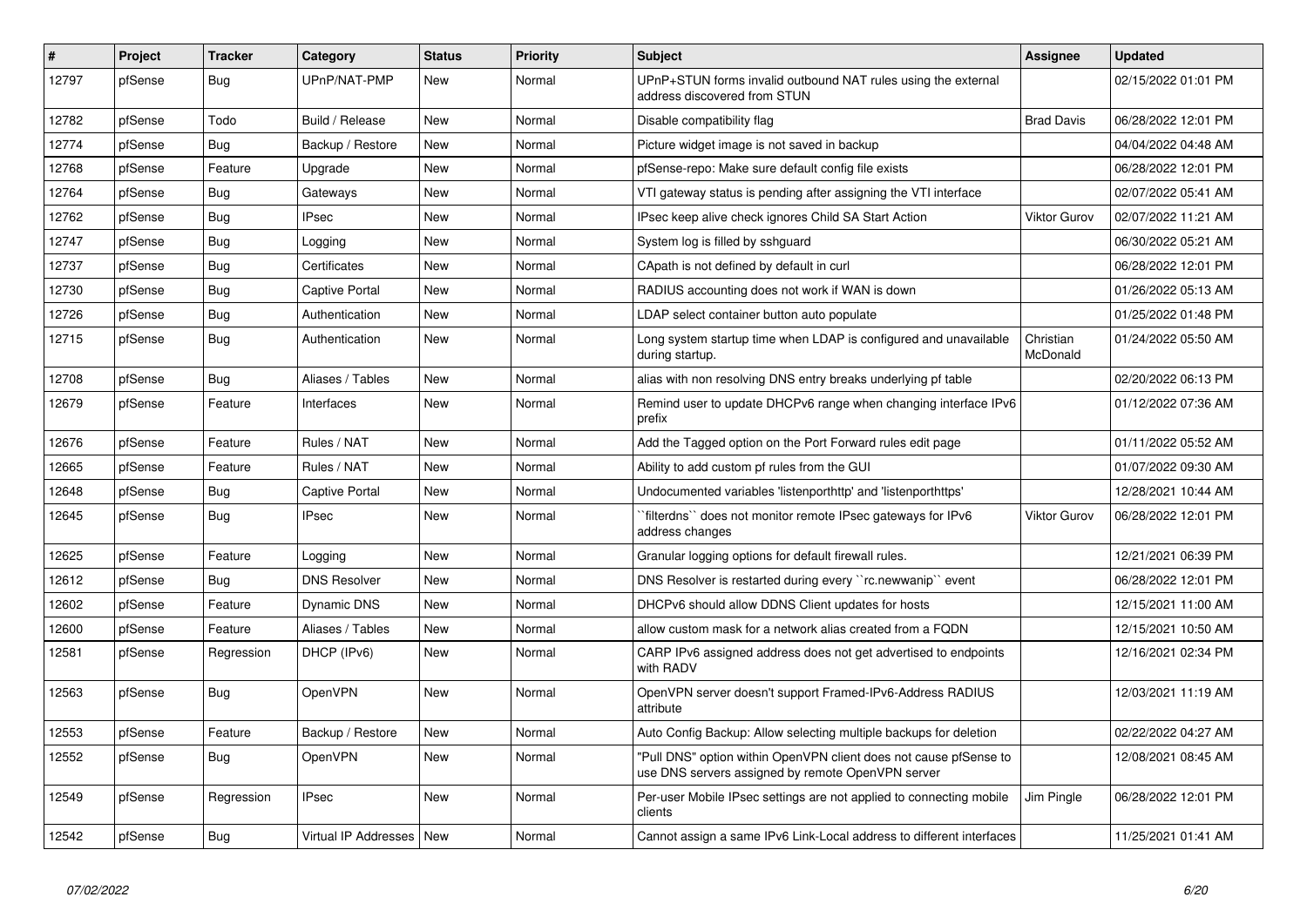| ∦     | Project | <b>Tracker</b> | Category                        | <b>Status</b> | <b>Priority</b> | Subject                                                                                                                          | Assignee   | <b>Updated</b>      |
|-------|---------|----------------|---------------------------------|---------------|-----------------|----------------------------------------------------------------------------------------------------------------------------------|------------|---------------------|
| 12519 | pfSense | Bug            | Authentication                  | New           | Normal          | Fail authentication using special character in password via the LDAP<br>connector                                                |            | 11/12/2021 07:39 AM |
| 12509 | pfSense | <b>Bug</b>     | OpenVPN                         | New           | Normal          | Deffered authentication does not work with auth-gen-token<br>external-auth or pusk "auth-token"                                  |            | 11/08/2021 04:01 AM |
| 12508 | pfSense | <b>Bug</b>     | <b>DHCP Relay</b>               | New           | Normal          | DHCP Relay over VPN                                                                                                              |            | 11/06/2021 11:25 AM |
| 12504 | pfSense | Bug            | Interfaces                      | New           | Normal          | BCM57412 NetXtreme-E 10Gb RDMA Ethernet controller issue                                                                         |            | 11/05/2021 04:51 AM |
| 12483 | pfSense | <b>Bug</b>     | Configuration<br><b>Backend</b> | New           | Normal          | GUI creates inconsistent config.xml                                                                                              |            | 10/23/2021 06:48 AM |
| 12473 | pfSense | Feature        | <b>IPsec</b>                    | New           | Normal          | Allow user adjustment of IPsec Keep Alive periodic checks                                                                        |            | 12/22/2021 05:59 AM |
| 12467 | pfSense | <b>Bug</b>     | <b>Captive Portal</b>           | New           | Normal          | CP error on client disconnect after reboot                                                                                       |            | 10/17/2021 05:35 AM |
| 12459 | pfSense | Todo           | Virtual IP Addresses            | New           | Normal          | Add IP Alias subnet input validation                                                                                             |            | 10/15/2021 09:35 AM |
| 12458 | pfSense | Feature        | Authentication                  | New           | Normal          | Use "unixHomeDirectory" instead of "homeDirectory" when LDAP<br>authentication server is Active Directory                        |            | 10/15/2021 08:18 AM |
| 12451 | pfSense | <b>Bug</b>     | Virtual IP Addresses            | <b>New</b>    | Normal          | deleteVIP() does not check RFC2136 Update Source                                                                                 |            | 10/13/2021 10:06 AM |
| 12436 | pfSense | <b>Bug</b>     | <b>PPPoE Server</b>             | New           | Normal          | Pppoe server config gui does not allow setting of chap<br>authentication, and sets the network start address for allocation to 0 |            | 10/21/2021 08:15 AM |
| 12421 | pfSense | <b>Bug</b>     | Rules / NAT                     | New           | Normal          | IPV6 limiter bug                                                                                                                 |            | 10/02/2021 08:44 AM |
| 12401 | pfSense | <b>Bug</b>     | <b>Traffic Graphs</b>           | New           | Normal          | Traffic graphs with untagged and tagged VLAN on same interface                                                                   |            | 09/23/2021 09:18 PM |
| 12382 | pfSense | Regression     | <b>OpenVPN</b>                  | New           | Normal          | Certificate Depth checking creates OpenVPN micro-outages every<br>time a user authenticates after 2.5.2 upgrade                  |            | 01/17/2022 04:17 AM |
| 12367 | pfSense | Todo           | Installer                       | <b>New</b>    | Normal          | ZFS: Do not show memstick disk on target list                                                                                    |            | 09/13/2021 07:37 AM |
| 12357 | pfSense | Bug            | <b>Captive Portal</b>           | New           | Normal          | Captive Portal popup Logout button loads full login page in popup<br>when clicked                                                |            | 10/27/2021 12:10 PM |
| 12335 | pfSense | Bug            | <b>IPsec</b>                    | <b>New</b>    | Normal          | IPsec DNS inefficiency                                                                                                           | Jim Pingle | 06/28/2022 12:01 PM |
| 12300 | pfSense | Feature        | Hardware / Drivers              | New           | Normal          | Add Aquantia Atlantic driver to pfsense                                                                                          |            | 09/14/2021 06:49 AM |
| 12283 | pfSense | <b>Bug</b>     | Authentication                  | New           | Normal          | LDAP/RADIUS authentication servers configuration does not allow<br>source IP address to be specified                             |            | 08/20/2021 01:15 AM |
| 12259 | pfSense | <b>Bug</b>     | <b>Operating System</b>         | <b>New</b>    | Normal          | Intel em NICs Suffering Performance Degradation on FreeBSD12                                                                     |            | 02/25/2022 09:28 PM |
| 12249 | pfSense | <b>Bug</b>     | Backup / Restore                | New           | Normal          | HAProxy causing failed ACB backups                                                                                               |            | 11/15/2021 11:58 PM |
| 12243 | pfSense | Todo           | Package System                  | New           | Normal          | Implement "`plugin_interfaces()`"                                                                                                |            | 02/07/2022 03:50 AM |
| 12190 | pfSense | Feature        | Rules / NAT                     | New           | Normal          | Add ability to reference ipv6 prefix in firewall rules and aliases                                                               |            | 08/05/2021 01:47 PM |
| 12139 | pfSense | Feature        | <b>DNS Forwarder</b>            | New           | Normal          | Add support in for specifying a DNSMASQ configuration file                                                                       |            | 07/16/2021 09:45 PM |
| 12122 | pfSense | <b>Bug</b>     | Web Interface                   | New           | Normal          | Perform greedy actions asychronously                                                                                             |            | 07/10/2021 01:10 PM |
| 12121 | pfSense | Feature        | OpenVPN                         | New           | Normal          | Wider "local network(s)" fields in OpenVPN server configuration                                                                  |            | 07/19/2021 07:37 AM |
| 12120 | pfSense | Feature        | <b>DHCP Relay</b>               | New           | Normal          | Permit several sets of destination DHCP servers in DHCP relay                                                                    |            | 07/11/2021 05:41 PM |
| 12095 | pfSense | Bug            | Authentication                  | New           | Normal          | Memory leak in pcscd                                                                                                             |            | 06/01/2022 01:01 PM |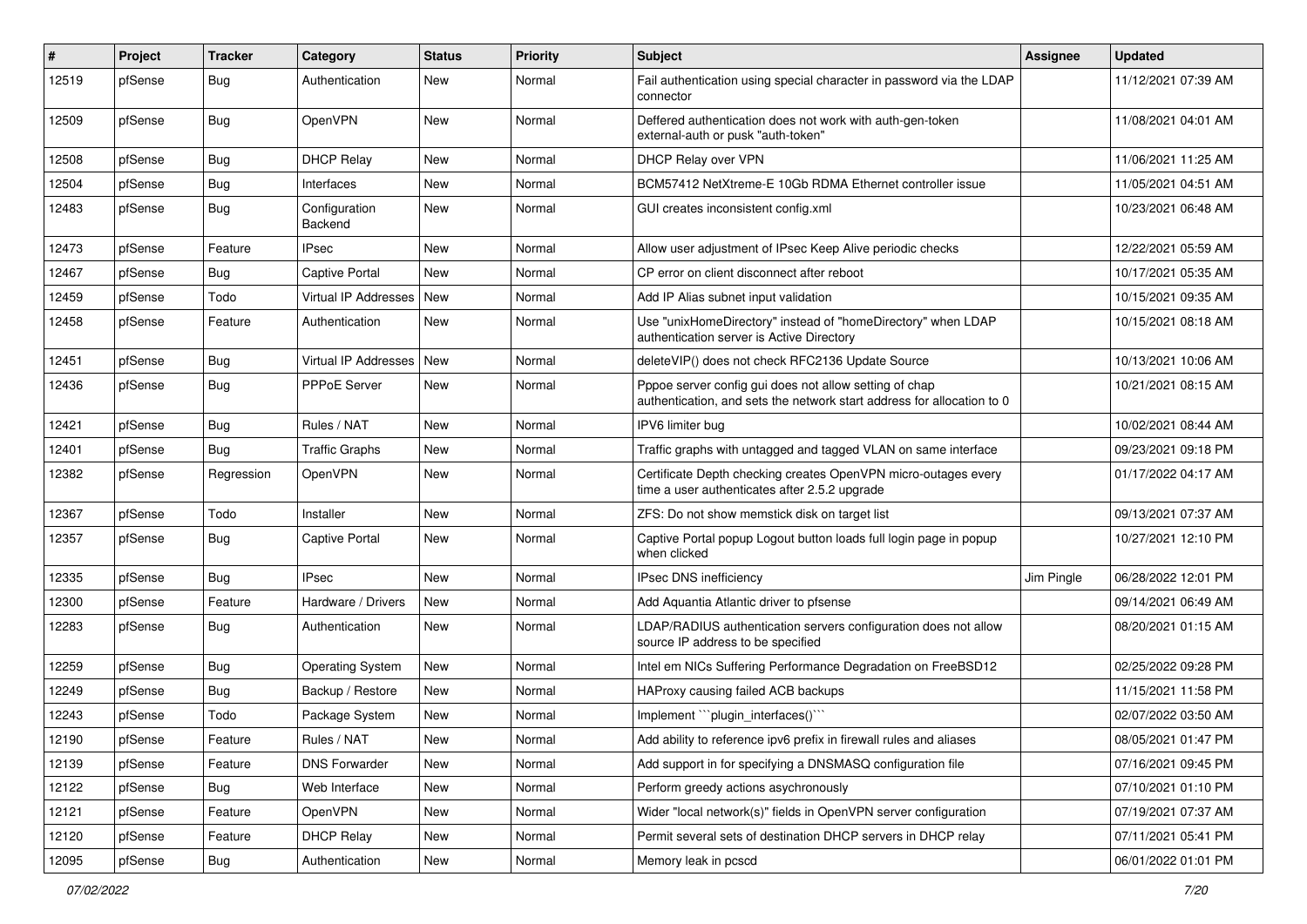| #     | Project | Tracker    | Category           | <b>Status</b> | Priority | <b>Subject</b>                                                                                                                                                                                  | Assignee         | <b>Updated</b>      |
|-------|---------|------------|--------------------|---------------|----------|-------------------------------------------------------------------------------------------------------------------------------------------------------------------------------------------------|------------------|---------------------|
| 12091 | pfSense | Feature    | Authentication     | <b>New</b>    | Normal   | RFE: Add support for sssd authentication                                                                                                                                                        |                  | 12/10/2021 04:55 PM |
| 12079 | pfSense | Bug        | <b>IGMP Proxy</b>  | <b>New</b>    | Normal   | IGMPProxy: kernel panic, Sleeping thread owns a non-sleepable<br>lock                                                                                                                           | Mateusz<br>Guzik | 06/28/2022 12:01 PM |
| 12077 | pfSense | Feature    | Gateways           | New           | Normal   | Allow stick-connections per gateway group                                                                                                                                                       |                  | 06/24/2021 08:45 AM |
| 12056 | pfSense | Bug        | Logging            | New           | Normal   | Filterlog says "Unknown Option %u"                                                                                                                                                              |                  | 06/18/2021 05:51 AM |
| 11974 | pfSense | Feature    | <b>XMLRPC</b>      | New           | Normal   | XMLRPC synchronization for igmmproxy settings                                                                                                                                                   |                  | 05/29/2021 03:58 PM |
| 11956 | pfSense | Feature    | Web Interface      | New           | Normal   | "add" button in the top of pages with many user-added items                                                                                                                                     |                  | 07/10/2021 01:01 PM |
| 11954 | pfSense | Feature    | <b>IGMP Proxy</b>  | <b>New</b>    | Normal   | Multicast limits                                                                                                                                                                                |                  | 05/25/2021 12:36 AM |
| 11953 | pfSense | Bug        | <b>IGMP Proxy</b>  | New           | Normal   | XG-1541 crashes when igmpproxy is enabled and network interfaces<br>status change                                                                                                               |                  | 05/24/2021 04:55 PM |
| 11925 | pfSense | Bug        | <b>OpenVPN</b>     | <b>New</b>    | Normal   | Calling-Station-Id always set to WAN IP                                                                                                                                                         |                  | 05/14/2021 09:27 AM |
| 11876 | pfSense | Feature    | Hardware / Drivers | <b>New</b>    | Normal   | OpenSSL does not use QAT acceleration on pfSense Plus<br>21.02-RELEASE-p1 or 21.05-DEVELOPMENT                                                                                                  |                  | 05/03/2021 08:02 AM |
| 11872 | pfSense | Bug        | Interfaces         | <b>New</b>    | Normal   | gif interfaces reporting incorrect traffic counters                                                                                                                                             |                  | 12/30/2021 04:00 AM |
| 11856 | pfSense | Feature    | Diagnostics        | <b>New</b>    | Normal   | Replace/add Alias or DNS names for known LAN addresses in the<br>State table                                                                                                                    |                  | 04/27/2021 08:01 AM |
| 11786 | pfSense | Bug        | <b>Services</b>    | <b>New</b>    | Normal   | SSH incomplete setup and startup fail while recovering XML backup<br>in a fresh install of pfSense 2.5.0                                                                                        |                  | 04/17/2021 01:36 PM |
| 11778 | pfSense | <b>Bug</b> | <b>OpenVPN</b>     | <b>New</b>    | Normal   | OpenVPN uses 100% CPU after experiencing packet loss                                                                                                                                            |                  | 02/28/2022 07:38 AM |
| 11761 | pfSense | <b>Bug</b> | L <sub>2</sub> TP  | <b>New</b>    | Normal   | L2TP/IPsec VPN : PPP LCP negotiation occurs before user<br>authentication                                                                                                                       |                  | 03/31/2021 04:52 AM |
| 11759 | pfSense | <b>Bug</b> | Dashboard          | New           | Normal   | Traffic graphs on dashboard double upload on pppoe links                                                                                                                                        |                  | 12/30/2021 04:00 AM |
| 11757 | pfSense | Feature    | <b>XMLRPC</b>      | <b>New</b>    | Normal   | Allow XMLRPC sync to bypass default auth server in favor of local<br>database                                                                                                                   |                  | 03/30/2021 03:18 PM |
| 11731 | pfSense | Bug        | Hardware / Drivers | <b>New</b>    | Normal   | Missing support for Realtek USB NICs                                                                                                                                                            |                  | 03/30/2021 04:32 AM |
| 11730 | pfSense | <b>Bug</b> | Web Interface      | <b>New</b>    | Normal   | Improve visibility of option selections in dark themes                                                                                                                                          |                  | 03/25/2021 09:38 PM |
| 11724 | pfSense | Bug        | Package System     | New           | Normal   | Packages unexpectedly removed when changing update branches                                                                                                                                     |                  | 03/29/2021 08:09 AM |
| 11717 | pfSense | <b>Bug</b> | Rules / NAT        | <b>New</b>    | Normal   | Incorrect port forwarding rules if Destination port alias is not equal to<br>Redirect target port alias                                                                                         |                  | 03/22/2021 06:06 AM |
| 11715 | pfSense | <b>Bug</b> | <b>OpenVPN</b>     | <b>New</b>    | Normal   | OpenVPN MTU                                                                                                                                                                                     |                  | 03/22/2021 01:35 AM |
| 11666 | pfSense | Bug        | Logging            | <b>New</b>    | Normal   | GUI Firewall log search not parsing filter.log beyond hard coded limit                                                                                                                          |                  | 03/12/2021 11:38 AM |
| 11657 | pfSense | <b>Bug</b> | Interfaces         | <b>New</b>    | Normal   | netmap_ring_reinit error                                                                                                                                                                        |                  | 03/18/2021 10:32 PM |
| 11641 | pfSense | <b>Bug</b> | Interfaces         | New           | Normal   | On xn based interfaces without the VLANMTU flag the first VLAN tag<br>defined does not follow the parent interface MTU settings. All<br>subsequent VLAN tags follow the parent interface's MTU. |                  | 03/09/2021 06:42 PM |
| 11625 | pfSense | Feature    | <b>OpenVPN</b>     | New           | Normal   | Cisco-AVPair aliases support                                                                                                                                                                    |                  | 03/05/2021 12:35 AM |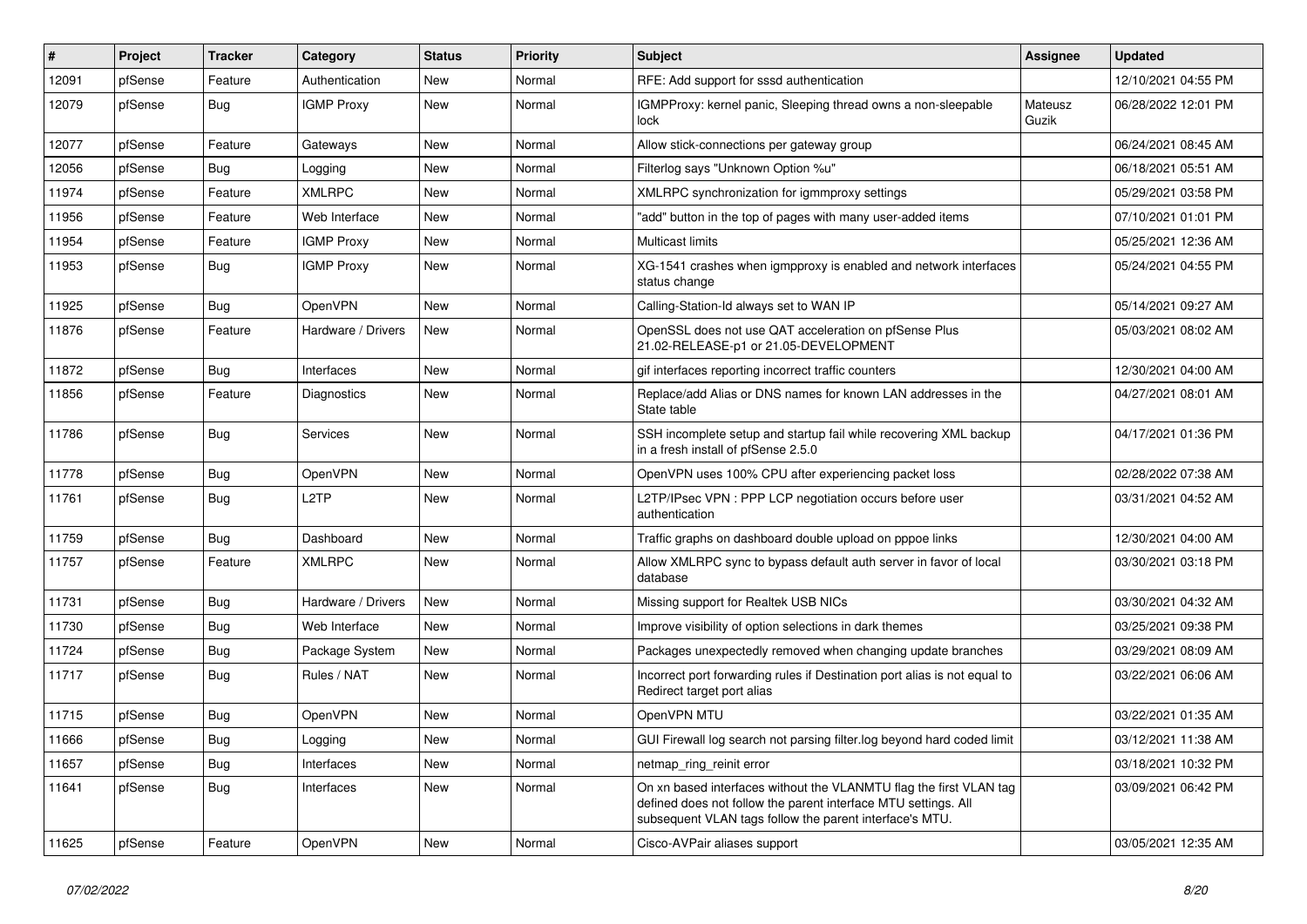| #     | Project | <b>Tracker</b> | Category                | <b>Status</b> | <b>Priority</b> | Subject                                                                                                                          | <b>Assignee</b> | <b>Updated</b>      |
|-------|---------|----------------|-------------------------|---------------|-----------------|----------------------------------------------------------------------------------------------------------------------------------|-----------------|---------------------|
| 11619 | pfSense | <b>Bug</b>     | Upgrade                 | New           | Normal          | Unable to upgrade 2.4.4-p3 to 2.5/21.02-p1                                                                                       |                 | 08/15/2021 10:00 AM |
| 11604 | pfSense | Feature        | WireGuard               | New           | Normal          | WireGuard Dynamic Listen Port Randomization                                                                                      |                 | 03/19/2021 10:59 AM |
| 11556 | pfSense | <b>Bug</b>     | Rules / NAT             | New           | Normal          | Kill all states associated with a NAT address                                                                                    |                 | 03/19/2021 10:29 AM |
| 11548 | pfSense | <b>Bug</b>     | Rules / NAT             | <b>New</b>    | Normal          | "rule expands to no valid combination" error from port forward<br>automatic rule mixing IPv4 and IPv6 elements                   |                 | 02/27/2021 03:18 PM |
| 11541 | pfSense | Bug            | OpenVPN                 | New           | Normal          | OpenVPN status does not work properly when set to TCP and<br>Concurrent Connections = 1                                          |                 | 03/02/2021 02:27 PM |
| 11503 | pfSense | Bug            | <b>OpenVPN</b>          | <b>New</b>    | Normal          | Using multiple authentication backends on an OpenVPN server fails                                                                |                 | 02/23/2021 12:23 PM |
| 11498 | pfSense | Feature        | WireGuard               | New           | Normal          | WireGuard does not pass multicast traffic to peer                                                                                | Peter Grehan    | 03/19/2021 10:59 AM |
| 11473 | pfSense | <b>Bug</b>     | Web Interface           | New           | Normal          | System Activity shows invalid data on SG-3100                                                                                    |                 | 02/19/2021 08:12 PM |
| 11430 | pfSense | Bug            | Interfaces              | New           | Normal          | PHP console spam after Assigning Interfaces                                                                                      |                 | 10/09/2021 10:37 AM |
| 11429 | pfSense | <b>Bug</b>     | Web Interface           | New           | Normal          | System Log / Settings form activates "Reset Log Files" button on<br>enter                                                        |                 | 10/28/2021 01:35 PM |
| 11412 | pfSense | Bug            | Interfaces              | New           | Normal          | LLDPD Package Doesn't Work with Switchports                                                                                      |                 | 02/12/2021 08:12 PM |
| 11379 | pfSense | Feature        | <b>Captive Portal</b>   | New           | Normal          | <b>Template Roll Printer</b>                                                                                                     |                 | 02/07/2021 05:26 AM |
| 11363 | pfSense | Bug            | Installer               | <b>New</b>    | Normal          | Clean Install 2.5.0 fails due to hardware incompability                                                                          |                 | 02/04/2021 11:06 AM |
| 11335 | pfSense | <b>Bug</b>     | Interfaces              | New           | Normal          | Spoofing the MAC on a LAGG interface does not work for some NIC<br>types.                                                        |                 | 01/29/2021 09:10 AM |
| 11324 | pfSense | Feature        | Logging                 | New           | Normal          | Separate syslog "Remote log servers" Parameters                                                                                  |                 | 01/27/2021 10:47 AM |
| 11302 | pfSense | Feature        | WireGuard               | <b>New</b>    | Normal          | WireGuard XMLRPC sync                                                                                                            |                 | 03/19/2021 10:59 AM |
| 11296 | pfSense | Bug            | Routing                 | New           | Normal          | Static route targets may still reachable via default route when the<br>gateway they should route through is down                 | Viktor Gurov    | 06/28/2022 12:01 PM |
| 11280 | pfSense | Todo           | WireGuard               | New           | Normal          | Add WireGuard to ALTQ list                                                                                                       |                 | 04/27/2021 12:32 PM |
| 11268 | pfSense | Bug            | Web Interface           | New           | Normal          | Cookie named 'id' prevents Edit form fields being set properly                                                                   |                 | 09/03/2021 06:16 AM |
| 11262 | pfSense | Feature        | Rules / NAT             | New           | Normal          | Time Based Rules - selects all days in the current month                                                                         |                 | 04/27/2021 12:32 PM |
| 11257 | pfSense | Feature        | Upgrade                 | New           | Normal          | Installed Packages: Update all button                                                                                            |                 | 01/18/2021 10:45 AM |
| 11243 | pfSense | Feature        | Interfaces              | New           | Normal          | individual pfctl snort2c tables per interface only blocking IPs for<br>specific interface when a rule triggers in snort/suricata |                 | 01/14/2021 03:02 PM |
| 11232 | pfSense | <b>Bug</b>     | <b>Operating System</b> | <b>New</b>    | Normal          | Fix pfSense_fsync                                                                                                                |                 | 01/08/2021 08:53 AM |
| 11203 | pfSense | Bug            | Certificates            | New           | Normal          | certificate manager very slow                                                                                                    |                 | 12/31/2020 11:57 AM |
| 11189 | pfSense | Feature        | Captive Portal          | New           | Normal          | Captive Portal - Tarpit option                                                                                                   |                 | 12/23/2020 06:44 PM |
| 11184 | pfSense | <b>Bug</b>     | FreeBSD                 | New           | Normal          | PF: State policy cannot be configurable                                                                                          |                 | 02/09/2021 02:43 AM |
| 11177 | pfSense | <b>Bug</b>     | Dynamic DNS             | New           | Normal          | DDNSv6 not using Check IP Services                                                                                               |                 | 12/21/2020 05:02 AM |
| 11149 | pfSense | <b>Bug</b>     | <b>DHCP Relay</b>       | New           | Normal          | DHCP relay won't start with DHCP server behind gateway                                                                           |                 | 03/22/2021 05:13 AM |
| 11147 | pfSense | Bug            | Dynamic DNS             | New           | Normal          | Domeneshop DynDNS IPv4 and IPv6                                                                                                  |                 | 12/09/2020 11:47 PM |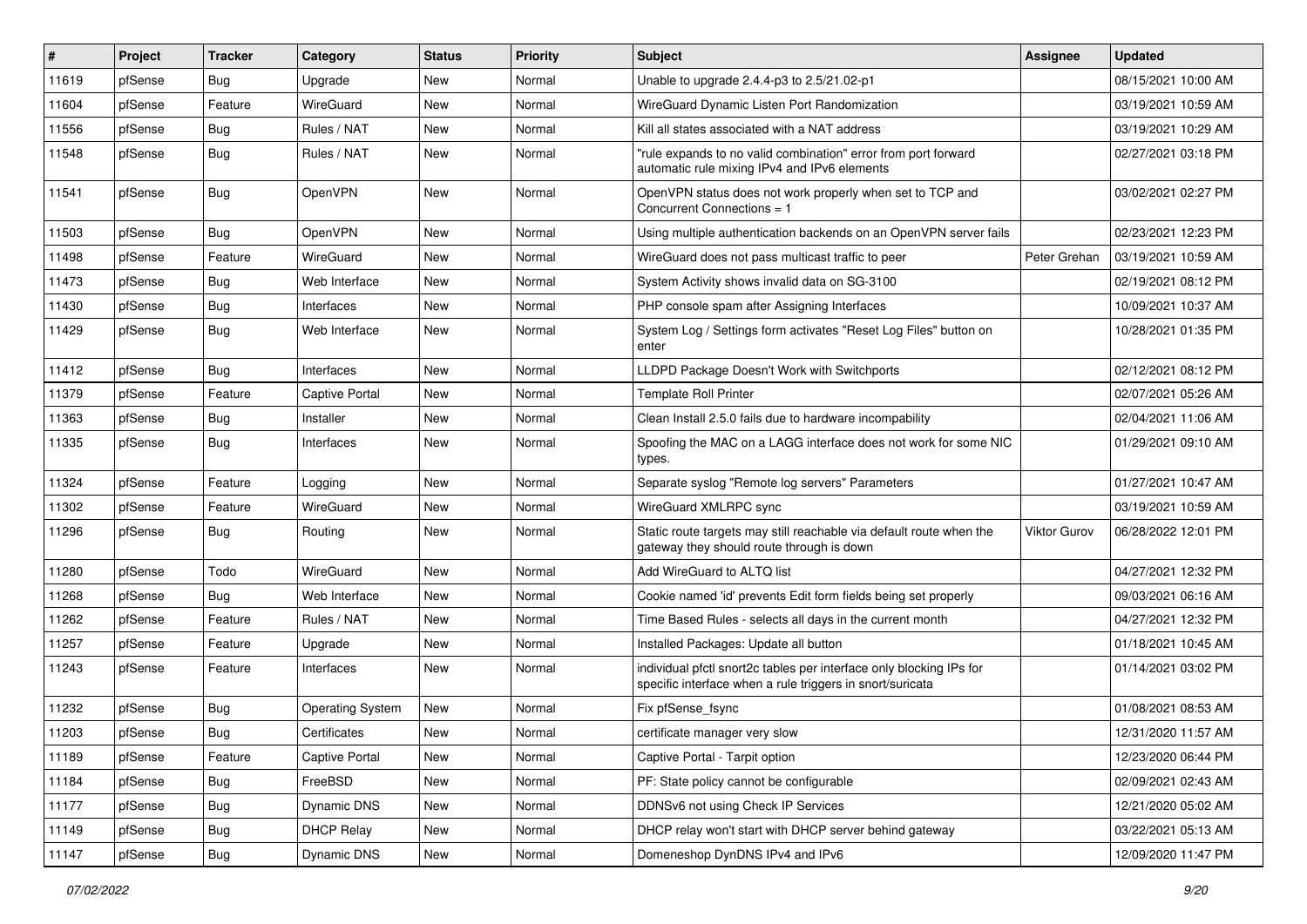| #     | Project | <b>Tracker</b> | Category                        | <b>Status</b> | <b>Priority</b> | <b>Subject</b>                                                                                       | <b>Assignee</b> | <b>Updated</b>      |
|-------|---------|----------------|---------------------------------|---------------|-----------------|------------------------------------------------------------------------------------------------------|-----------------|---------------------|
| 11110 | pfSense | <b>Bug</b>     | Backup / Restore                | New           | Normal          | Backup file should be checked before restoring a specific area                                       |                 | 12/05/2020 02:50 PM |
| 11091 | pfSense | Bug            | Interfaces                      | New           | Normal          | Interfaces set as disabled in the configuration have an UP status in<br>the operating system at boot | Viktor Gurov    | 06/28/2022 12:01 PM |
| 11084 | pfSense | Feature        | Dynamic DNS                     | <b>New</b>    | Normal          | Dynamic DNS include option to specify virtual IP addresses                                           |                 | 11/19/2020 01:26 PM |
| 11056 | pfSense | Feature        | Interfaces                      | <b>New</b>    | Normal          | Add option to disable flow-control on interfaces in GUI                                              |                 | 11/11/2020 04:41 PM |
| 10980 | pfSense | Bug            | <b>Operating System</b>         | New           | Normal          | rc.local is executed at login by rc.initial, and not at boot time.                                   |                 | 10/19/2020 09:39 AM |
| 10962 | pfSense | Feature        | Dynamic DNS                     | New           | Normal          | Add Cpanel support for Dynamic DNS Clients                                                           |                 | 12/28/2020 01:56 PM |
| 10890 | pfSense | Feature        | Interfaces                      | <b>New</b>    | Normal          | Allow multiple assigned interfaces to track status of a single switch<br>port                        |                 | 09/14/2020 07:20 AM |
| 10875 | pfSense | <b>Bug</b>     | Gateways                        | New           | Normal          | PPP periodic reset does not fully restore gateway group round-robin<br>functionality                 | Luiz Souza      | 11/05/2020 07:44 AM |
| 10843 | pfSense | Feature        | Authentication                  | <b>New</b>    | Normal          | Allow user manager settings to specify multiple authentication<br>servers                            |                 | 01/13/2022 07:22 AM |
| 10839 | pfSense | Feature        | <b>Traffic Shaper</b><br>(ALTQ) | <b>New</b>    | Normal          | Add popular messengers to the Traffic Shaper Wizard                                                  |                 | 08/18/2020 10:07 AM |
| 10833 | pfSense | Bug            | Configuration<br>Backend        | <b>New</b>    | Normal          | unbound exits on configuration error when link status flaps on LAN<br>interface                      |                 | 08/13/2020 11:53 PM |
| 10822 | pfSense | Bug            | DHCP (IPv6)                     | <b>New</b>    | Normal          | Deprecated IPv6 prefix won't be announced as deprecated to clients                                   |                 | 08/10/2020 09:23 AM |
| 10805 | pfSense | Feature        | Hardware / Drivers              | <b>New</b>    | Normal          | Intel QAT (QuickAssist) encryption support for PfSense                                               |                 | 07/31/2020 03:13 PM |
| 10765 | pfSense | <b>Bug</b>     | Authentication                  | New           | Normal          | Ampersands in Idap extended query are escaped twice                                                  |                 | 09/02/2020 07:55 AM |
| 10729 | pfSense | <b>Bug</b>     | Package System                  | New           | Normal          | Certificate verification failed for pkg.freebsd.org                                                  |                 | 07/05/2020 01:12 AM |
| 10726 | pfSense | Bug            | Rules / NAT                     | <b>New</b>    | Normal          | Sticky-connections option is bugged - sticky-address cannot be<br>redefined                          |                 | 11/12/2020 10:12 AM |
| 10718 | pfSense | Feature        | <b>Notifications</b>            | <b>New</b>    | Normal          | Email notifications - add new field to enter a from: name                                            |                 | 07/01/2020 09:08 AM |
| 10715 | pfSense | <b>Bug</b>     | <b>DHCP Relay</b>               | New           | Normal          | DHCPv6 relay always uses the "first" IPv6 address of an interface                                    |                 | 06/29/2020 05:01 AM |
| 10714 | pfSense | <b>Bug</b>     | DHCP (IPv6)                     | New           | Normal          | radvd only gives out the prefix of the "first" IPv6 address of an<br>interface                       |                 | 10/06/2020 01:03 PM |
| 10712 | pfSense | Bug            | Rules / NAT                     | <b>New</b>    | Normal          | "default allow LAN IPv6 to any" rule does not work right after boot<br>when using IPv6 PD            |                 | 06/30/2020 12:17 AM |
| 10708 | pfSense | <b>Bug</b>     | Upgrade                         | <b>New</b>    | Normal          | ZFS bootpool boot symlink issue                                                                      | Luiz Souza      | 03/08/2021 07:03 AM |
| 10671 | pfSense | <b>Bug</b>     | <b>Operating System</b>         | <b>New</b>    | Normal          | pfsense 2.4.5 1 does not boot on Gen2 2012R2 HyperV VM                                               |                 | 05/09/2021 06:39 AM |
| 10651 | pfSense | Feature        | OpenVPN                         | New           | Normal          | Remove/replace deprecated OpenVPN options                                                            |                 | 06/10/2020 11:32 AM |
| 10624 | pfSense | <b>Bug</b>     | <b>DNS Resolver</b>             | New           | Normal          | Unbound configuration memory leak with python module + register<br>DHCP leases active                |                 | 02/26/2021 10:27 AM |
| 10584 | pfSense | Bug            | Hardware / Drivers              | New           | Normal          | SG-3100 with M.2: shutdown instead of reboot                                                         |                 | 07/21/2020 03:08 AM |
| 10581 | pfSense | Feature        | Logging                         | New           | Normal          | Provide ability to disable nginx access logging to remote syslog<br>server                           |                 | 05/21/2020 08:36 PM |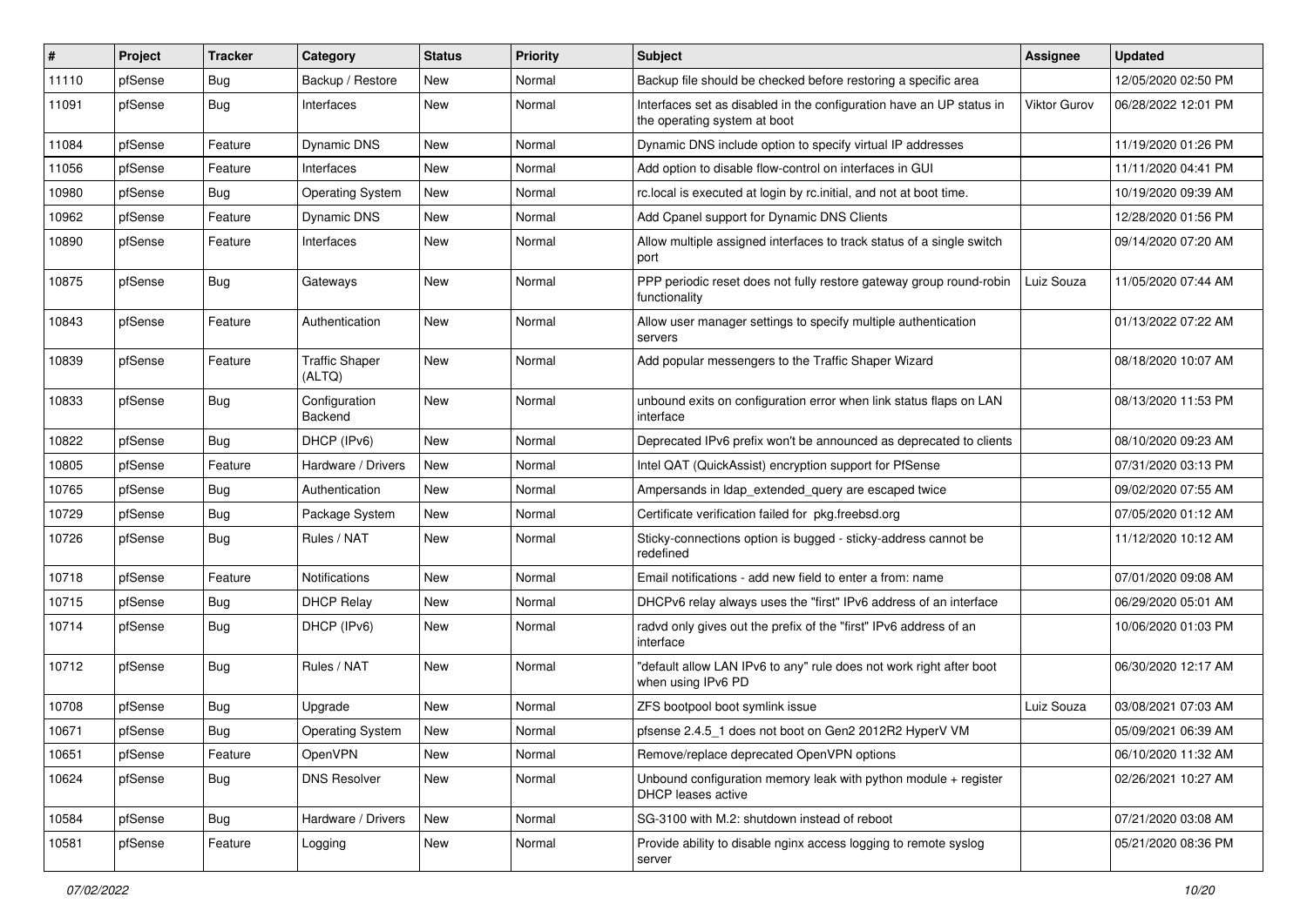| ∦     | Project | <b>Tracker</b> | Category                     | <b>Status</b> | <b>Priority</b> | <b>Subject</b>                                                                                                    | Assignee | <b>Updated</b>      |
|-------|---------|----------------|------------------------------|---------------|-----------------|-------------------------------------------------------------------------------------------------------------------|----------|---------------------|
| 10544 | pfSense | Bug            | User Manager /<br>Privileges | New           | Normal          | It's not possible to add a user to group operator using the gui                                                   |          | 04/21/2022 12:39 PM |
| 10530 | pfSense | Bug            | Upgrade                      | New           | Normal          | Convert config version to be based on product version                                                             |          | 04/21/2022 12:39 PM |
| 10514 | pfSense | Feature        | Web Interface                | New           | Normal          | Add to every page an unparsed Notes field for administrative<br>reference                                         |          | 04/30/2020 06:32 PM |
| 10513 | pfSense | Bug            | Rules / NAT                  | New           | Normal          | State issues with policy routing and HA failover                                                                  |          | 04/21/2022 12:39 PM |
| 10493 | pfSense | <b>Bug</b>     | <b>IPsec</b>                 | New           | Normal          | filter_get_vpns_list() issues                                                                                     |          | 05/06/2020 01:07 AM |
| 10468 | pfSense | Feature        | Web Interface                | New           | Normal          | Allow to download log files from WebGUI                                                                           |          | 04/17/2020 06:17 AM |
| 10404 | pfSense | Feature        | <b>NTPD</b>                  | New           | Normal          | Consider using chrony for NTP services                                                                            |          | 11/23/2021 06:59 PM |
| 10401 | pfSense | Feature        | Dashboard                    | New           | Normal          | Request: ability to sort/separate stopped/running Service(s) on<br>Dashboard -> Services Status widget            |          | 03/31/2020 04:48 PM |
| 10345 | pfSense | Feature        | DHCP (IPv4)                  | <b>New</b>    | Normal          | DHCP lease distinction between online and offline                                                                 |          | 03/16/2020 07:56 AM |
| 10342 | pfSense | Bug            | <b>DNS Resolver</b>          | <b>New</b>    | Normal          | Unbound domain overrides stop resolving periodically. They only<br>resume after the service has been restarted.   |          | 03/13/2020 10:35 AM |
| 10325 | pfSense | Bug            | <b>Notifications</b>         | <b>New</b>    | Normal          | System/Advanced/Notifications/E-Mail - SMTP Notification E-Mail<br>auth password Unexpected Bahaviour             |          | 10/30/2020 08:17 AM |
| 10311 | pfSense | Bug            | OpenVPN                      | <b>New</b>    | Normal          | Too low net.link.ifgmaxlen causes packet drop under load when<br>using OpenVPN inside bridge interface under load |          | 08/10/2021 03:10 AM |
| 10310 | pfSense | Bug            | Upgrade                      | <b>New</b>    | Normal          | Systems with low RAM and several packages may temporarily fail to<br>load large tables after an upgrade           |          | 03/03/2020 07:55 AM |
| 10277 | pfSense | <b>Bug</b>     | Web Interface                | <b>New</b>    | Normal          | Sorting the log entries does not use year value                                                                   |          | 02/24/2020 07:46 AM |
| 10271 | pfSense | Bug            | Web Interface                | New           | Normal          | Large number of VLAN/LANs make "Interfaces" menu hard to<br>access                                                |          | 02/20/2020 04:46 AM |
| 10237 | pfSense | Feature        | Upgrade                      | <b>New</b>    | Normal          | Take ZFS snapshot on Upgrade                                                                                      |          | 04/07/2020 03:58 PM |
| 10223 | pfSense | Feature        | Interfaces                   | New           | Normal          | Add the ability to create additional loopback interfaces                                                          |          | 12/15/2020 04:35 PM |
| 10150 | pfSense | <b>Bug</b>     | <b>IGMP Proxy</b>            | New           | Normal          | IGMP Proxy does not scale to hundreds of streams                                                                  |          | 01/03/2020 02:56 AM |
| 10143 | pfSense | Bug            | <b>DNS Resolver</b>          | New           | Normal          | System hostname DNS entry is assigned to the wrong IP on<br>multi-wan setups                                      |          | 12/31/2019 02:33 PM |
| 10137 | pfSense | Feature        | Package System               | <b>New</b>    | Normal          | net-mgmt/arpwatch: Update to 3.0                                                                                  |          | 12/30/2019 05:16 PM |
| 10000 | pfSense | <b>Bug</b>     | Dynamic DNS                  | New           | Normal          | Azure Dynamic DNS A and AAAA Records for Apex Zone                                                                |          | 03/31/2020 09:03 AM |
| 9942  | pfSense | Feature        | <b>Operating System</b>      | New           | Normal          | Give pfSense the possibility to change the keyboard Layout for<br>console users                                   |          | 01/22/2021 02:33 AM |
| 9937  | pfSense | Feature        | Authentication               | New           | Normal          | OpenVPN Login User Privilege                                                                                      |          | 11/29/2019 08:46 AM |
| 9876  | pfSense | Feature        | <b>Operating System</b>      | New           | Normal          | PFsense on KVM: Web interface hint to disable "Hardware<br>Checksum Offloading"                                   |          | 07/03/2020 07:11 AM |
| 9857  | pfSense | Feature        | <b>IPsec</b>                 | New           | Normal          | IPsec Down/Up SMTP Notifications                                                                                  |          | 08/31/2021 08:07 AM |
| 9838  | pfSense | Feature        | OpenVPN                      | New           | Normal          | PKCS11 support                                                                                                    |          | 10/20/2019 02:12 PM |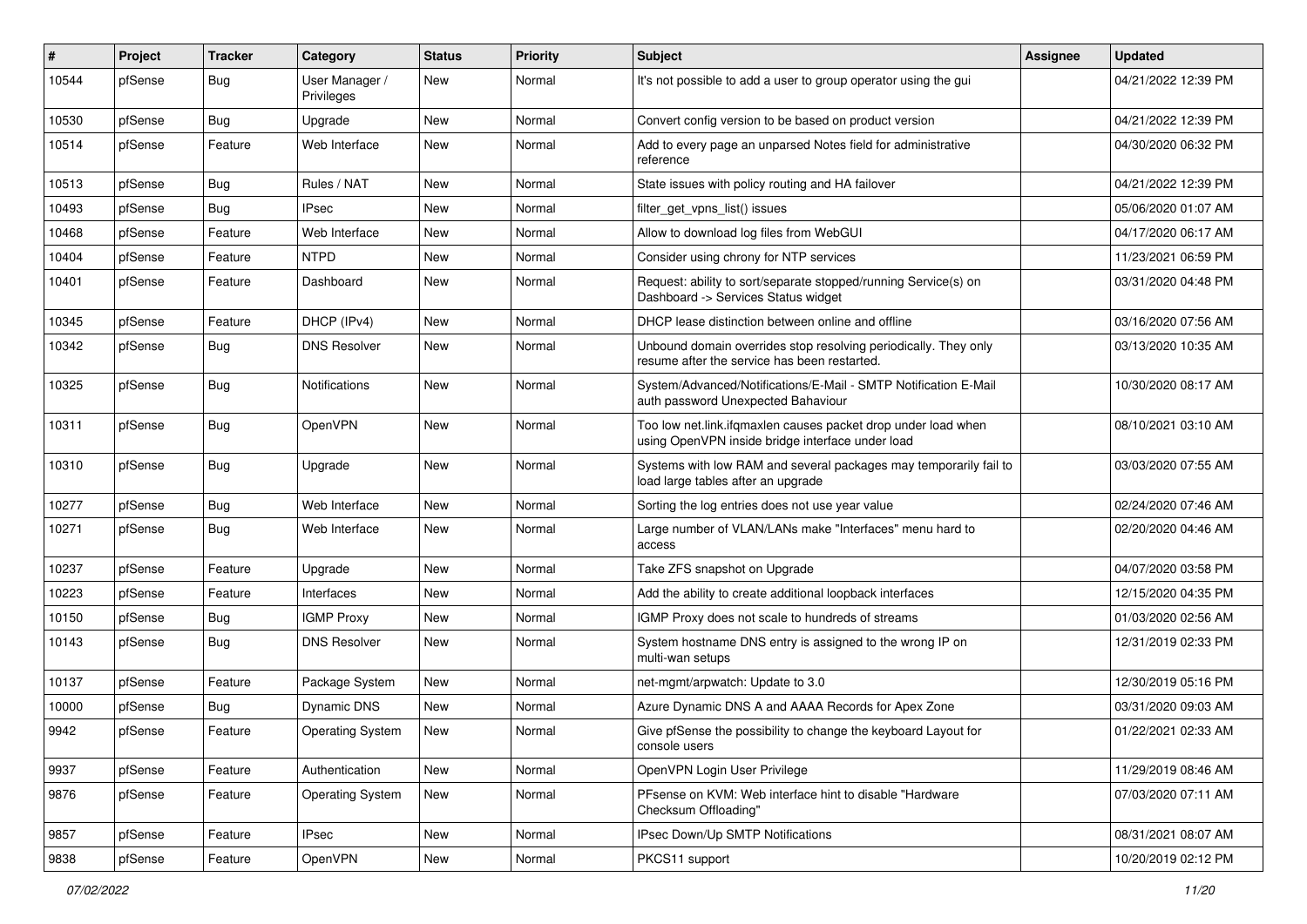| #    | Project | <b>Tracker</b> | Category                     | <b>Status</b> | <b>Priority</b> | <b>Subject</b>                                                                                                       | <b>Assignee</b> | <b>Updated</b>      |
|------|---------|----------------|------------------------------|---------------|-----------------|----------------------------------------------------------------------------------------------------------------------|-----------------|---------------------|
| 9805 | pfSense | <b>Bug</b>     | Dynamic DNS                  | New           | Normal          | dynDNS cloudflare multiple entries                                                                                   |                 | 10/02/2019 04:51 PM |
| 9800 | pfSense | Feature        | Hardware / Drivers           | <b>New</b>    | Normal          | Add toggle for net.isr.dispatch=deferred in GUI                                                                      |                 | 09/29/2019 06:18 AM |
| 9775 | pfSense | Feature        | Backup / Restore             | New           | Normal          | AutoConfigBackup - Rolling per day/hour cap on changes, retention<br>policy                                          |                 | 09/20/2019 09:19 AM |
| 9737 | pfSense | <b>Bug</b>     | <b>Traffic Graphs</b>        | New           | Normal          | traffic-graphs.js shows incorrect units inside the chart                                                             |                 | 09/09/2019 06:35 AM |
| 9732 | pfSense | Feature        | DHCP (IPv4)                  | New           | Normal          | System UTC time offset in DHCP Option 2                                                                              |                 | 09/06/2019 08:39 PM |
| 9698 | pfSense | Bug            | <b>RRD Graphs</b>            | New           | Normal          | Monitoring graphs do not retain state after auto-refresh                                                             |                 | 08/26/2019 02:09 AM |
| 9690 | pfSense | <b>Bug</b>     | Interfaces                   | New           | Normal          | Ethernet flow control should be disabled by default                                                                  |                 | 08/19/2019 06:45 PM |
| 9680 | pfSense | Feature        | <b>DHCP Relay</b>            | New           | Normal          | Seperate DHCP Server and relay per interface                                                                         |                 | 02/27/2020 10:47 AM |
| 9677 | pfSense | <b>Bug</b>     | Dashboard                    | New           | Normal          | Dashboard hangs when widget needs data from a remote host which<br>is down                                           |                 | 08/13/2019 09:15 AM |
| 9664 | pfSense | <b>Bug</b>     | Dynamic DNS                  | <b>New</b>    | Normal          | DynDNS and Dual-wan problem with CloudFlare (works with No-Ip)                                                       |                 | 08/03/2019 10:00 AM |
| 9654 | pfSense | <b>Bug</b>     | <b>DNS Resolver</b>          | <b>New</b>    | Normal          | After reboot, the DNS resolver must be restarted before it will<br>advertise the ipv6 DNS address of the router.     |                 | 11/20/2020 03:12 AM |
| 9650 | pfSense | Bug            | Gateways                     | New           | Normal          | IPv6 connection drops (ir-)regular on Kabelvodafone (German cable<br>ISP)                                            |                 | 07/27/2019 07:14 AM |
| 9633 | pfSense | Feature        | PPPoE Server                 | <b>New</b>    | Normal          | PPPoE/L2TP Server Status Page                                                                                        |                 | 10/09/2021 12:05 PM |
| 9627 | pfSense | Feature        | <b>Captive Portal</b>        | New           | Normal          | Captive Portal only shows authenticated users                                                                        |                 | 08/14/2019 02:48 PM |
| 9626 | pfSense | Bug            | Web Interface                | New           | Normal          | When deny write permission is assigned to a user, there is no error<br>feedback if the user tries to write something |                 | 06/25/2022 05:41 PM |
| 9621 | pfSense | Feature        | User Manager /<br>Privileges | New           | Normal          | More convenient deletion of single user privileges                                                                   |                 | 07/09/2019 03:09 AM |
| 9617 | pfSense | Feature        | <b>PPP</b> Interfaces        | New           | Normal          | PPPoE Static IP Configuration in GUI                                                                                 |                 | 10/15/2021 08:52 PM |
| 9591 | pfSense | Feature        | Rules / NAT                  | New           | Normal          | Add under firewall rules a search box                                                                                |                 | 08/14/2019 02:39 PM |
| 9585 | pfSense | Bug            | Interfaces                   | New           | Normal          | 6RD: Unable to reach hosts on within same 6rd-domain                                                                 |                 | 08/14/2019 02:39 PM |
| 9574 | pfSense | Feature        | Package System               | <b>New</b>    | Normal          | Show changelog at package upgrade                                                                                    |                 | 06/02/2019 04:35 AM |
| 9566 | pfSense | Bug            | <b>Traffic Graphs</b>        | New           | Normal          | Traffic graph displays traffic incorrectly                                                                           |                 | 11/18/2019 07:54 AM |
| 9544 | pfSense | Feature        | Routing                      | New           | Normal          | Enable RADIX MPATH                                                                                                   |                 | 04/21/2022 12:39 PM |
| 9536 | pfSense | Feature        | DHCP (IPv6)                  | New           | Normal          | Support dynamic prefix in DHCPv6 Server                                                                              |                 | 05/25/2022 04:27 AM |
| 9504 | pfSense | Bug            | Dynamic DNS                  | New           | Normal          | Multiple Dynamic DNS update notifications for the same interface,<br>not differentiated by the hostname              |                 | 05/07/2019 07:46 AM |
| 9485 | pfSense | Bug            | User Manager /<br>Privileges | New           | Normal          | password match error on system_usermanager causes Group<br>membership to be reset.                                   |                 | 04/26/2019 08:52 AM |
| 9464 | pfSense | Feature        | Interfaces                   | New           | Normal          | Marvell 6000 -- netgate hardware (e.g.: XG-7100, XG-3100) internal<br>switch LACP support                            |                 | 04/08/2019 07:58 AM |
| 9453 | pfSense | Bug            | <b>LAGG Interfaces</b>       | New           | Normal          | VLAN Interfaces on LAGG get orphaned at boot                                                                         |                 | 08/21/2019 11:16 AM |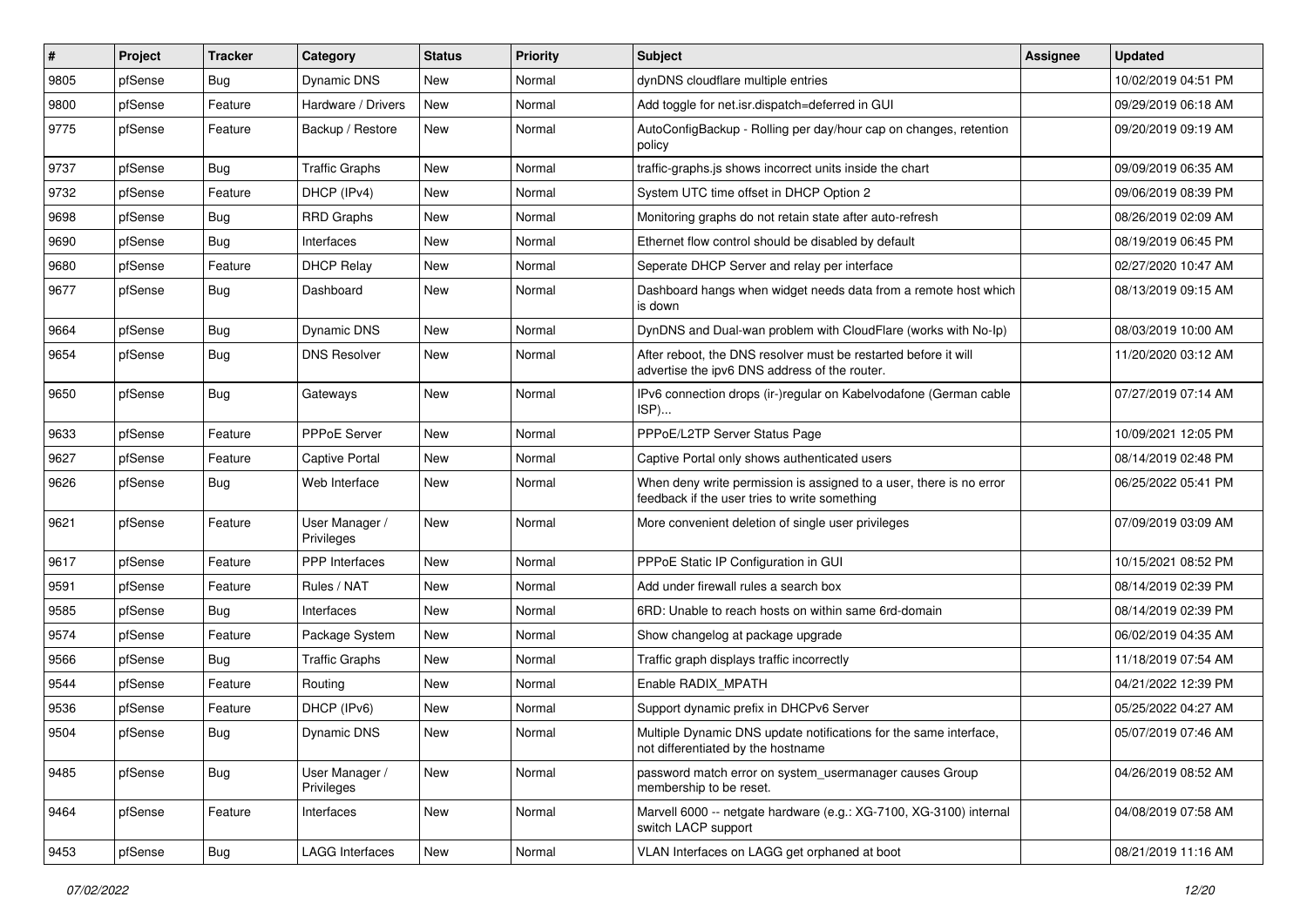| $\vert$ # | Project | <b>Tracker</b> | Category                            | <b>Status</b> | Priority | <b>Subject</b>                                                                                        | <b>Assignee</b> | <b>Updated</b>      |
|-----------|---------|----------------|-------------------------------------|---------------|----------|-------------------------------------------------------------------------------------------------------|-----------------|---------------------|
| 9436      | pfSense | Feature        | <b>DNS Resolver</b>                 | New           | Normal   | Unbound: enable dnstap support                                                                        |                 | 03/27/2019 07:54 PM |
| 9344      | pfSense | Bug            | Translations                        | <b>New</b>    | Normal   | OpenVPN click NCP Algorithms will always go to DH Parameters<br>website(in Chinese-Taiwan)            |                 | 10/21/2021 03:48 AM |
| 9343      | pfSense | Bug            | DHCP (IPv4)                         | <b>New</b>    | Normal   | diag_arp.php times out with large DHCPD leases table                                                  |                 | 08/14/2019 01:19 PM |
| 9338      | pfSense | <b>Bug</b>     | <b>IGMP Proxy</b>                   | <b>New</b>    | Normal   | igmpproxy ignoring downstream vlan interface                                                          |                 | 02/22/2019 03:48 AM |
| 9288      | pfSense | Feature        | Authentication                      | New           | Normal   | SSHGuard add pfSense signature in standard                                                            |                 | 08/14/2019 01:19 PM |
| 9253      | pfSense | Feature        | User Manager /<br>Privileges        | New           | Normal   | RFE: True View-Only WebCFG options                                                                    |                 | 08/21/2019 09:21 AM |
| 9241      | pfSense | Bug            | Interfaces                          | <b>New</b>    | Normal   | Ethernet link cycles up/down if "auto-negotiate" is explicitly selected<br>in interface configuration |                 | 12/31/2018 08:36 PM |
| 9226      | pfSense | Feature        | Web Interface                       | New           | Normal   | zfs GUI functionality - alerts                                                                        |                 | 12/31/2020 02:50 PM |
| 9222      | pfSense | Feature        | Authentication                      | New           | Normal   | Add sshguard log when release an IP                                                                   |                 | 08/14/2019 01:00 PM |
| 9192      | pfSense | <b>Bug</b>     | PPP Interfaces                      | <b>New</b>    | Normal   | PPPoE daemon selects wrong interface                                                                  |                 | 08/20/2019 10:05 AM |
| 9179      | pfSense | Bug            | <b>NAT Reflection</b>               | New           | Normal   | NAT reflection fix implemented for #8604 is causing WebUI and<br>XMLRPC to fail on slave              |                 | 03/27/2020 08:01 PM |
| 9167      | pfSense | Bug            | Rules / NAT                         | <b>New</b>    | Normal   | Some Important ICMPv6 Traffic Not Allowed by Default Rules                                            |                 | 08/14/2019 01:00 PM |
| 9165      | pfSense | Feature        | Authentication                      | <b>New</b>    | Normal   | only IPs can be added to sshguard whitelist                                                           |                 | 04/21/2022 12:39 PM |
| 9156      | pfSense | Feature        | <b>OpenVPN</b>                      | <b>New</b>    | Normal   | OpenVPN: Add tickbox for 'nopool' directive                                                           |                 | 04/14/2020 01:45 PM |
| 9130      | pfSense | Feature        | DHCP (IPv4)                         | New           | Normal   | Request ID [#INC-16195]: DHCP - PXE Boot                                                              |                 | 09/10/2020 01:39 PM |
| 9101      | pfSense | Bug            | <b>Traffic Graphs</b>               | New           | Normal   | Traffic Graphs/Dashboard Slows Downloads Being Performed by the<br>Same Firefox Browser               |                 | 08/21/2019 09:18 AM |
| 9087      | pfSense | Bug            | <b>Traffic Graphs</b>               | New           | Normal   | Traffic Graph Widget Legend Not Updating                                                              |                 | 08/14/2019 12:38 PM |
| 9063      | pfSense | Feature        | Dynamic DNS                         | New           | Normal   | Allow dynamic DNS client entry to specify which Check IP service to<br>use                            |                 | 10/24/2018 11:53 AM |
| 9060      | pfSense | Feature        | Logging                             | <b>New</b>    | Normal   | add rule name filtering field for firewall log viewer                                                 |                 | 08/14/2019 12:38 PM |
| 9038      | pfSense | Feature        | Logging                             | <b>New</b>    | Normal   | Live view of any log file                                                                             |                 | 08/19/2019 02:55 PM |
| 9037      | pfSense | Bug            | <b>DNS Resolver</b>                 | <b>New</b>    | Normal   | Unbound not logging to syslog after reboot                                                            |                 | 10/12/2018 05:09 AM |
| 9035      | pfSense | <b>Bug</b>     | Rules / NAT                         | <b>New</b>    | Normal   | Inactive Interfaces are Hidden in Firewall Rules                                                      |                 | 08/14/2019 12:39 PM |
| 8963      | pfSense | Bug            | <b>Traffic Shaper</b><br>(Limiters) | New           | Normal   | 2.4.4 Limiters don't work after CARP fail-over                                                        |                 | 12/10/2018 06:40 AM |
| 8929      | pfSense | Feature        | Web Interface                       | New           | Normal   | Scroll bar css dark theme                                                                             |                 | 08/14/2019 12:16 PM |
| 8815      | pfSense | <b>Bug</b>     | Interfaces                          | New           | Normal   | IP addresses are removed from interfaces when link is lost and<br>either IPv4 or IPv6 is dynamic      | Luiz Souza      | 07/21/2021 07:49 AM |
| 8804      | pfSense | Bug            | <b>PPP</b> Interfaces               | <b>New</b>    | Normal   | Netgate SG-1000 PPPoE Keepalives not prioritized, internet drops                                      |                 | 08/20/2019 10:06 AM |
| 8794      | pfSense | Feature        | <b>NTPD</b>                         | New           | Normal   | NTP authentiction                                                                                     | Tod L           | 08/05/2021 01:20 AM |
| 8770      | pfSense | <b>Bug</b>     | Interfaces                          | New           | Normal   | QinQ interfaces always show as active                                                                 |                 | 02/01/2020 09:47 AM |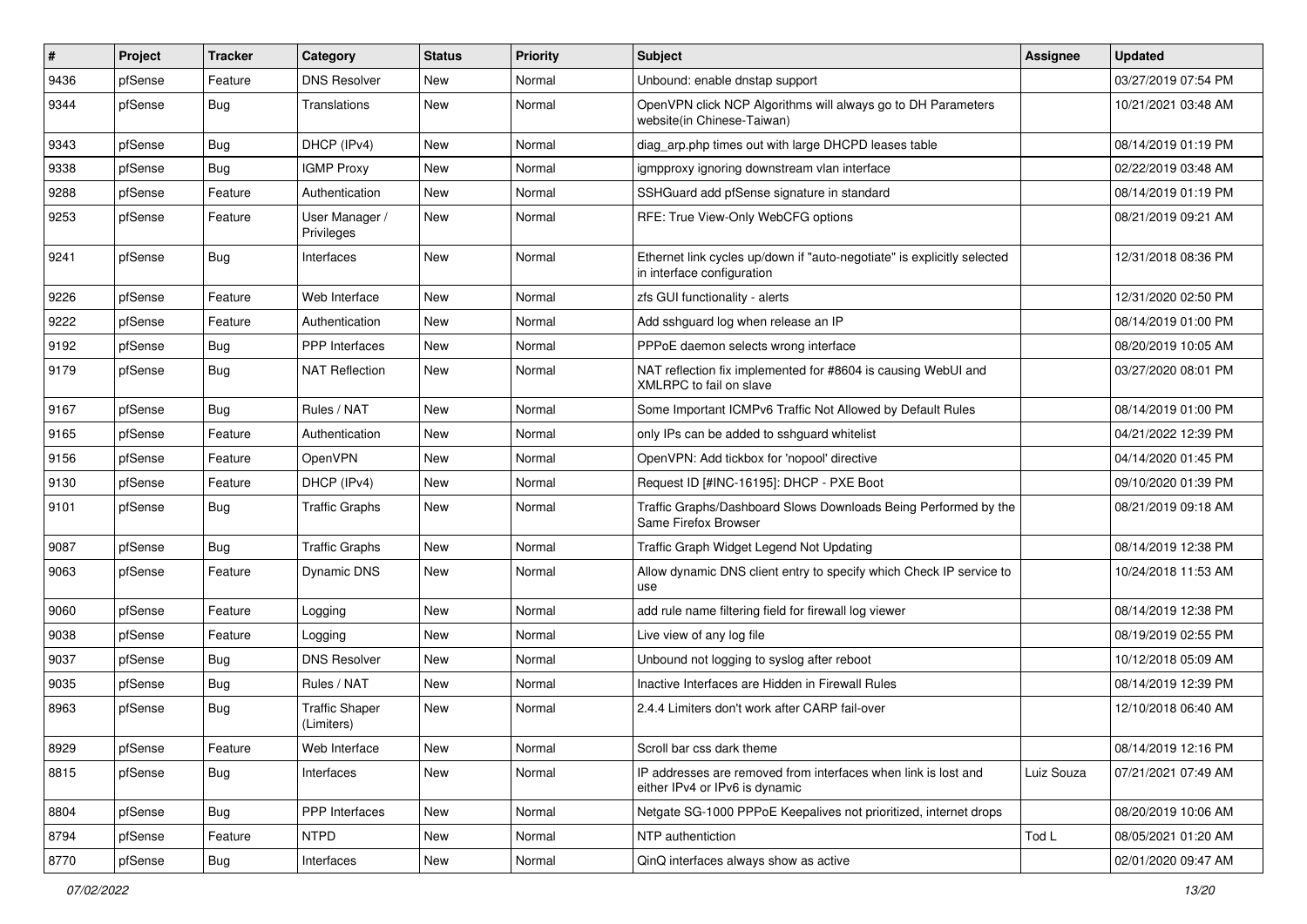| #    | Project | <b>Tracker</b> | Category                        | <b>Status</b> | <b>Priority</b> | <b>Subject</b>                                                                                                          | Assignee      | <b>Updated</b>      |
|------|---------|----------------|---------------------------------|---------------|-----------------|-------------------------------------------------------------------------------------------------------------------------|---------------|---------------------|
| 8712 | pfSense | Feature        | <b>Traffic Shaper</b><br>(ALTQ) | New           | Normal          | QOS on ipsec links                                                                                                      |               | 06/22/2020 06:27 AM |
| 8711 | pfSense | Bug            | <b>IGMP Proxy</b>               | New           | Normal          | igmpproxy with PPPoE Interfaces                                                                                         |               | 07/28/2018 09:21 AM |
| 8686 | pfSense | <b>Bug</b>     | <b>IPsec</b>                    | New           | Normal          | IPsec VTI: Assigned interface firewall rules are never parsed                                                           |               | 02/10/2021 12:15 PM |
| 8641 | pfSense | Feature        | Web Interface                   | <b>New</b>    | Normal          | Need way to disable HSTS and/or replace webConfigurator<br>certificate from CLI                                         |               | 07/16/2018 10:21 AM |
| 8614 | pfSense | Bug            | DHCP (IPv4)                     | <b>New</b>    | Normal          | Cannot remove Additional BOOTP/DHCP Options                                                                             |               | 08/21/2019 09:15 AM |
| 8570 | pfSense | Bug            | <b>XML Parser</b>               | New           | Normal          | Empty (dn)shaper config gets populated with newline                                                                     |               | 08/20/2019 02:45 PM |
| 8567 | pfSense | <b>Bug</b>     | CARP                            | <b>New</b>    | Normal          | Using IPv6 VIP alias for services may affect CARP IPv6 VIP work                                                         |               | 06/12/2018 01:26 PM |
| 8566 | pfSense | <b>Bug</b>     | CARP                            | <b>New</b>    | Normal          | Wrong IPv6 source in NS request in case using of IPv6 alias                                                             |               | 06/12/2018 01:26 PM |
| 8558 | pfSense | Feature        | Web Interface                   | New           | Normal          | Add more table sorting in various UI pages                                                                              |               | 08/21/2019 09:14 AM |
| 8526 | pfSense | <b>Bug</b>     | Interfaces                      | New           | Normal          | DHCP client ignores server replies when 802.1q tagging is used                                                          |               | 08/14/2019 10:52 AM |
| 8520 | pfSense | Feature        | Interfaces                      | New           | Normal          | Option to auto-renew DHCP on interface with an offline gateway or<br>marked as down                                     |               | 07/20/2021 11:00 AM |
| 8512 | pfSense | <b>Bug</b>     | PPP Interfaces                  | <b>New</b>    | Normal          | PPPoE reconnect fails after interface flap                                                                              |               | 08/20/2019 10:06 AM |
| 8483 | pfSense | Feature        | <b>Traffic Shaper</b><br>(ALTQ) | New           | Normal          | Allow user to choose order of Queues status                                                                             |               | 08/21/2019 09:12 AM |
| 8435 | pfSense | <b>Bug</b>     | Interfaces                      | <b>New</b>    | Normal          | DHCPv6 unusable in certain circumstances (US AT&T Fiber, etc.)                                                          |               | 08/14/2019 10:52 AM |
| 8432 | pfSense | <b>Bug</b>     | <b>Dynamic DNS</b>              | New           | Normal          | Dynamic DNS Client gives an error that it can't find IPv6 address<br>when WAN interface is a LAGG                       |               | 09/17/2020 05:23 AM |
| 8419 | pfSense | <b>Bug</b>     | Web Interface                   | <b>New</b>    | Normal          | webgui, when menubar is fixed to the top of the screen, the last<br>items of long menus cannot be seen/used.            |               | 07/19/2018 03:10 PM |
| 8406 | pfSense | Bug            | Dynamic DNS                     | <b>New</b>    | Normal          | DDNS IPV6 Cloudflare Client does not detect PPOE address                                                                |               | 03/31/2018 11:56 AM |
| 8401 | pfSense | <b>Bug</b>     | Installer                       | New           | Normal          | Issues related to keys representing alphabetic characters specific to<br>Scandinavian languages and to some other keys. |               | 03/30/2018 11:06 AM |
| 8385 | pfSense | Feature        | Rules / NAT                     | <b>New</b>    | Normal          | Utilize IP addresses from successfully authenticated OpenVPN<br>endpoints to Update Firewall Rules                      |               | 07/19/2018 03:07 PM |
| 8380 | pfSense | Bug            | OpenVPN                         | <b>New</b>    | Normal          | OpenVPN RADIUS password length is not constant                                                                          | Jim Pingle    | 07/17/2020 11:46 AM |
| 8372 | pfSense | Feature        | Logging                         | New           | Normal          | add gui setting to adjust refresh rate for dynamic firewall logs                                                        |               | 08/14/2019 10:31 AM |
| 8349 | pfSense | Feature        | <b>Traffic Graphs</b>           | New           | Normal          | Show the actual numerical information (upload/download speeds) in<br>the traffic graph dashboard widget                 | Jared Dillard | 02/28/2018 09:42 AM |
| 8346 | pfSense | Feature        | <b>IPsec</b>                    | New           | Normal          | Let pFSense act as an IPSec XAuth VPN Client                                                                            |               | 02/23/2018 07:39 AM |
| 8343 | pfSense | <b>Bug</b>     | Gateways                        | New           | Normal          | Gateway Routes (Default Routes) not removed in Kernel when<br>removed from GUI                                          |               | 05/14/2020 01:22 AM |
| 8335 | pfSense | Bug            | <b>LAGG Interfaces</b>          | New           | Normal          | System hang with LACP downlink to UniFi switch                                                                          |               | 08/21/2019 11:18 AM |
| 8330 | pfSense | Feature        | DHCP (IPv4)                     | New           | Normal          | add options for ddns-local-address statements                                                                           |               | 04/27/2021 12:31 PM |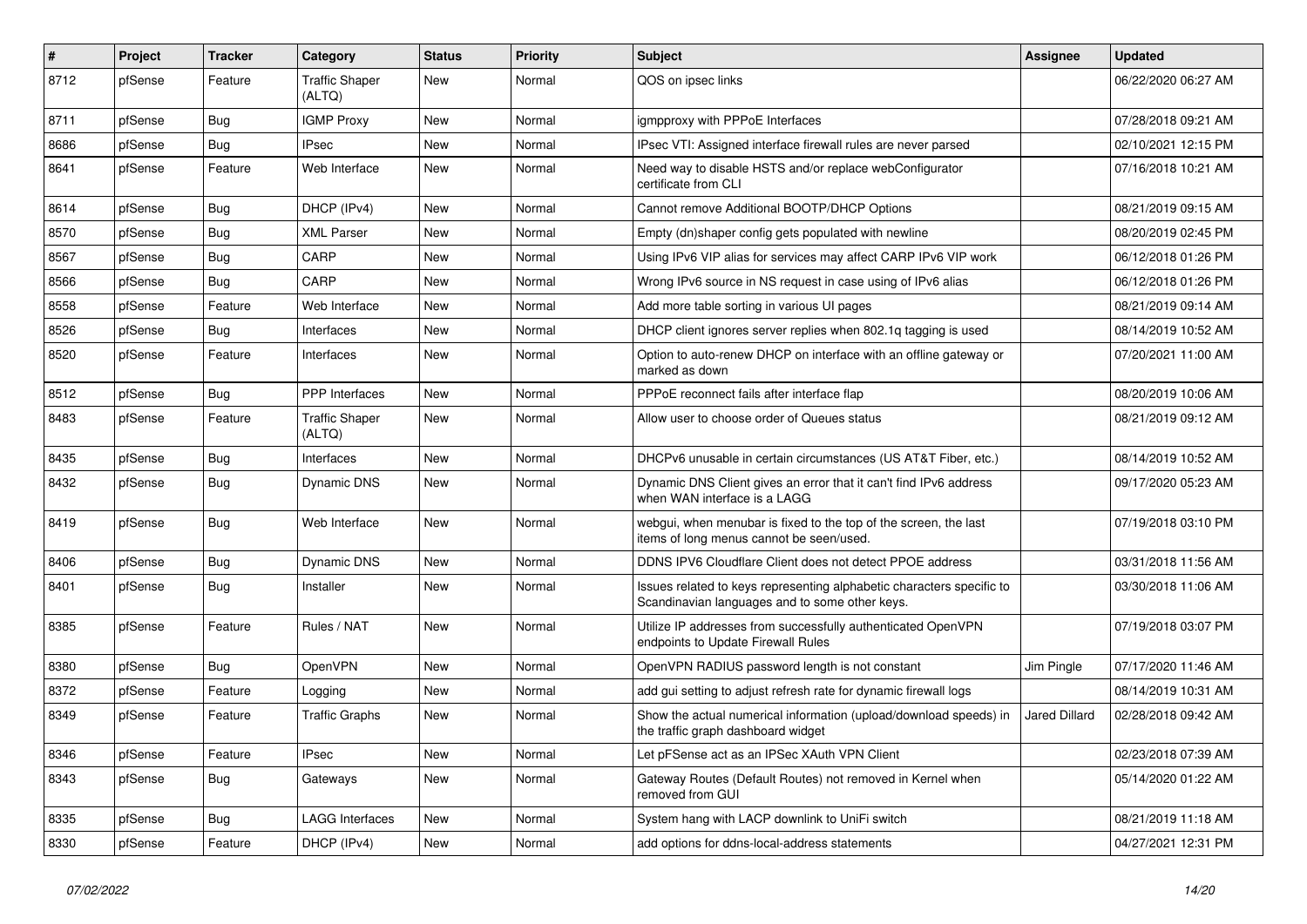| #    | Project | Tracker    | Category                                 | <b>Status</b> | <b>Priority</b> | <b>Subject</b>                                                                                                          | Assignee             | <b>Updated</b>      |
|------|---------|------------|------------------------------------------|---------------|-----------------|-------------------------------------------------------------------------------------------------------------------------|----------------------|---------------------|
| 8325 | pfSense | Bug        | UPnP/NAT-PMP                             | <b>New</b>    | Normal          | UPnP not available for pppoe-Clients                                                                                    |                      | 11/15/2020 10:33 AM |
| 8324 | pfSense | Bug        | Hardware / Drivers                       | <b>New</b>    | Normal          | bxe cards require promisc for OSPF                                                                                      | Luiz Souza           | 05/25/2020 03:19 PM |
| 8313 | pfSense | Bug        | <b>Notifications</b>                     | New           | Normal          | STARTTLS auto detection not working                                                                                     |                      | 04/21/2022 12:39 PM |
| 8309 | pfSense | Feature    | Hardware / Drivers                       | <b>New</b>    | Normal          | Include apuled driver to add support for LEDs on PC Engines APU<br>boards                                               | Darryn Storm         | 08/20/2019 08:47 AM |
| 8285 | pfSense | Bug        | Web Interface                            | New           | Normal          | Actions on stale data may result in catastrophic results                                                                |                      | 01/16/2018 08:08 PM |
| 8274 | pfSense | Feature    | <b>Traffic Graphs</b>                    | <b>New</b>    | Normal          | Reverse Inverse Traffic Graph View                                                                                      | <b>Jared Dillard</b> | 08/14/2019 10:31 AM |
| 8263 | pfSense | Bug        | <b>Traffic Shaper</b><br>(ALTQ)          | <b>New</b>    | Normal          | Cannot create a nonlinear `Link Share` service curve because of:<br>"the sum of the child bandwidth higher than parent" |                      | 11/05/2020 07:31 AM |
| 8262 | pfSense | Feature    | IPv6 Router<br>Advertisements<br>(RADVD) | <b>New</b>    | Normal          | Make each prefix flags configurable separately.                                                                         |                      | 01/16/2018 12:35 PM |
| 8243 | pfSense | Feature    | <b>XMLRPC</b>                            | New           | Normal          | Sync dashboard settings over xmlrpc                                                                                     |                      | 08/21/2019 10:42 AM |
| 8236 | pfSense | Feature    | <b>DNS Resolver</b>                      | New           | Normal          | Ability to configure "forward-first" and "forward-host" options for more<br>robust domain overrides in DNS Resolver     |                      | 12/26/2017 01:26 AM |
| 8207 | pfSense | <b>Bug</b> | <b>Operating System</b>                  | <b>New</b>    | Normal          | 2.4 cannot boot as a Xen VM with more than 7 NICs                                                                       |                      | 06/25/2022 05:42 PM |
| 8178 | pfSense | Feature    | Package System                           | New           | Normal          | Allow setting attributes for form elements in package XML                                                               |                      | 12/09/2017 07:48 PM |
| 8177 | pfSense | Bug        | Package System                           | <b>New</b>    | Normal          | "/xsl/package.xsl" is referenced in package XML files but not on the<br>firewall                                        |                      | 08/14/2019 09:56 AM |
| 8176 | pfSense | Bug        | Package System                           | New           | Normal          | ./schema/packages.dtd -- referenced in *xml, but missing?                                                               |                      | 12/09/2017 06:52 PM |
| 8173 | pfSense | Feature    | Interfaces                               | <b>New</b>    | Normal          | dhcp6c - RAW Options                                                                                                    |                      | 05/29/2022 05:34 PM |
| 8170 | pfSense | Feature    | <b>XMLRPC</b>                            | <b>New</b>    | Normal          | XMLRPC Sync deletes entires on remote System                                                                            |                      | 08/21/2019 10:42 AM |
| 8168 | pfSense | Feature    | <b>IPsec</b>                             | New           | Normal          | strongswan dhcp option                                                                                                  |                      | 12/19/2017 04:14 AM |
| 8149 | pfSense | Feature    | <b>NTPD</b>                              | <b>New</b>    | Normal          | <b>NTPsec</b>                                                                                                           |                      | 10/11/2020 10:59 AM |
| 8130 | pfSense | <b>Bug</b> | <b>Traffic Graphs</b>                    | <b>New</b>    | Normal          | Status - Monitoring - Area chart displays traffic data differently than<br>Line or Bar charts                           |                      | 11/26/2017 01:40 PM |
| 8122 | pfSense | Bug        | <b>OpenVPN</b>                           | New           | Normal          | openvpn client is unable to use OTP (temporary) passwords                                                               |                      | 04/16/2018 09:28 AM |
| 8113 | pfSense | <b>Bug</b> | Interfaces                               | New           | Normal          | MTU setting on bridge, openvpn clients ignored                                                                          |                      | 12/31/2021 05:55 PM |
| 8100 | pfSense | Bug        | CARP                                     | New           | Normal          | pfsync Initially Deletes States on Primary for Connections<br><b>Established through Secondary</b>                      | Luiz Souza           | 02/08/2022 12:59 PM |
| 8095 | pfSense | Bug        | Translations                             | <b>New</b>    | Normal          | Unescaped simple quotes break JavaScript features when the<br>French translation is enabled                             |                      | 08/21/2019 09:06 AM |
| 8087 | pfSense | <b>Bug</b> | Authentication                           | New           | Normal          | Provide Calling-Station-ID to RADIUS backed VPN connections                                                             |                      | 06/06/2020 05:36 AM |
| 8078 | pfSense | Feature    | <b>PPP</b> Interfaces                    | <b>New</b>    | Normal          | PPPoE Reconnect Wait Time                                                                                               |                      | 11/09/2017 05:13 PM |
| 8076 | pfSense | <b>Bug</b> | Backup / Restore                         | <b>New</b>    | Normal          | User can easily apply an unusable interface configuration after<br>restore                                              |                      | 08/14/2019 10:52 AM |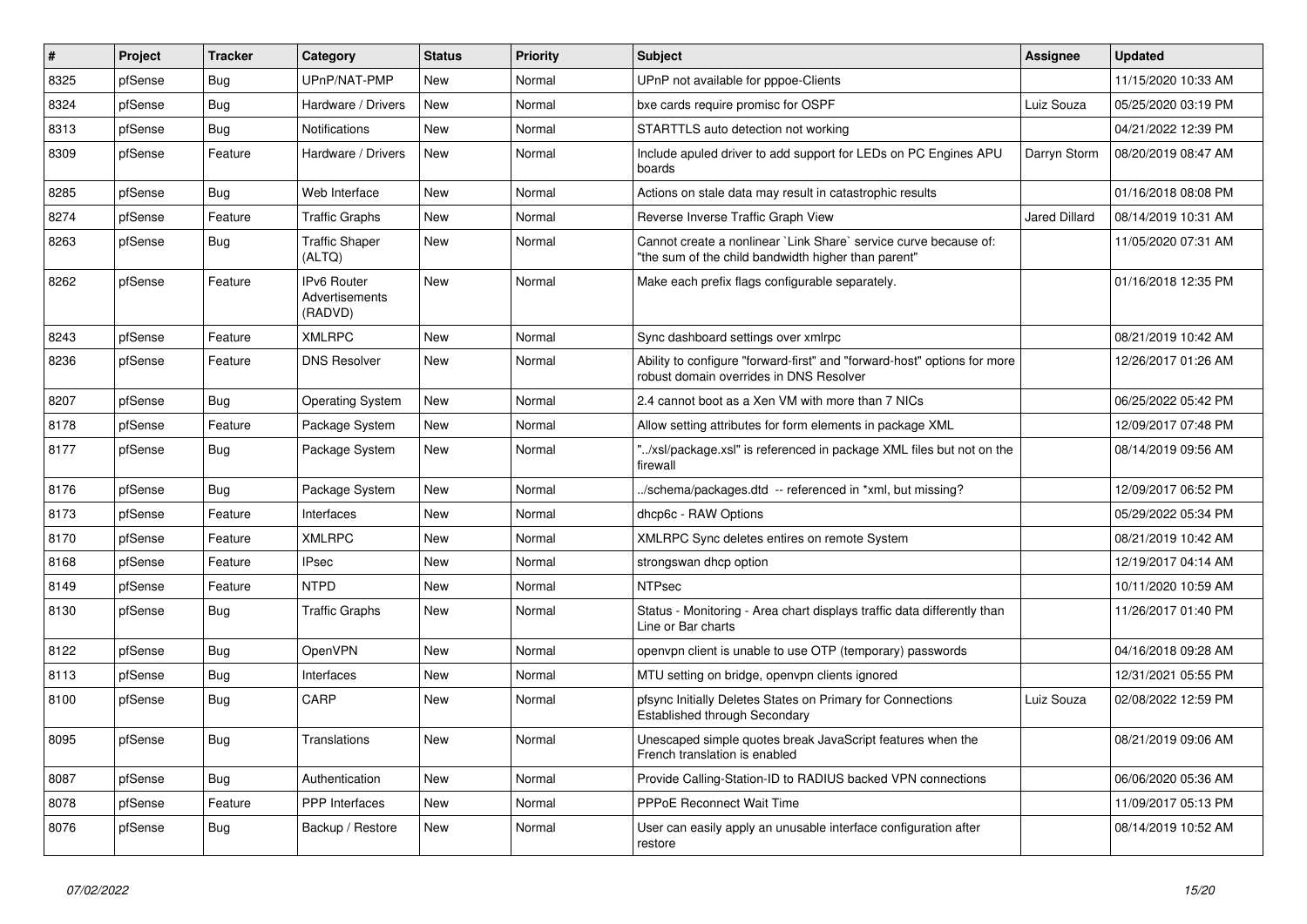| $\vert$ # | Project | <b>Tracker</b> | Category                            | <b>Status</b> | <b>Priority</b> | <b>Subject</b>                                                                                                                    | <b>Assignee</b> | <b>Updated</b>      |
|-----------|---------|----------------|-------------------------------------|---------------|-----------------|-----------------------------------------------------------------------------------------------------------------------------------|-----------------|---------------------|
| 8073      | pfSense | <b>Bug</b>     | <b>IPsec</b>                        | New           | Normal          | Traffic inexplicably not going through IPSEC despite (in theory)<br>matching SPs                                                  |                 | 11/09/2017 02:51 AM |
| 8072      | pfSense | <b>Bug</b>     | <b>Traffic Shaper</b><br>(Limiters) | New           | Normal          | Limiter / Queue mask issues?                                                                                                      | Ivor Kreso      | 11/08/2017 07:56 PM |
| 8066      | pfSense | <b>Bug</b>     | Routing                             | <b>New</b>    | Normal          | Static routes not applied when they go out a interface using carp                                                                 |                 | 11/08/2017 02:04 AM |
| 8036      | pfSense | Feature        | <b>IPsec</b>                        | New           | Normal          | Want to run multiple Mobile Client IKEv2 server instances                                                                         |                 | 08/14/2019 09:31 AM |
| 8013      | pfSense | Bug            | <b>IPsec</b>                        | New           | Normal          | IPsec MSS clamping value shared for IPv4 and IPv6                                                                                 | Luiz Souza      | 10/28/2021 01:37 PM |
| 8004      | pfSense | <b>Bug</b>     | <b>NAT Reflection</b>               | <b>New</b>    | Normal          | Error notice for a deleted NAT that had a RULE or an existing NAT<br>which is claimed to have no NAT port                         |                 | 10/24/2017 06:39 PM |
| 7988      | pfSense | Feature        | Web Interface                       | New           | Normal          | Compact Theme based on Compact-RED with the default theme<br>colors.                                                              |                 | 10/23/2017 05:34 AM |
| 7986      | pfSense | <b>Bug</b>     | Wireless                            | <b>New</b>    | Normal          | WLAN card no longer properly initialized under 2.4.0                                                                              |                 | 06/19/2020 08:08 AM |
| 7977      | pfSense | <b>Bug</b>     | Translations                        | <b>New</b>    | Normal          | English text shown in stead of translated text (Routing - Gateway<br>groups - edit)                                               |                 | 08/21/2019 11:28 AM |
| 7974      | pfSense | Feature        | Dashboard                           | <b>New</b>    | Normal          | <b>ZFS RAID Monitor Not available</b>                                                                                             |                 | 08/20/2019 01:34 PM |
| 7971      | pfSense | Feature        | <b>Captive Portal</b>               | <b>New</b>    | Normal          | Allow import, export and synchronization of MACs under Captive<br>Portal service                                                  |                 | 10/19/2017 04:56 AM |
| 7964      | pfSense | <b>Bug</b>     | Multi-WAN                           | <b>New</b>    | Normal          | Restart openvpn on gateway switching                                                                                              |                 | 08/19/2019 12:35 PM |
| 7957      | pfSense | Feature        | Web Interface                       | <b>New</b>    | Normal          | GUI theme - separate "colour" from "compact/normal" in theme<br>dropdown                                                          |                 | 10/17/2017 06:58 AM |
| 7956      | pfSense | Feature        | Web Interface                       | <b>New</b>    | Normal          | Favicon able to match GUI colour setting?                                                                                         |                 | 10/17/2017 06:36 AM |
| 7943      | pfSense | Bug            | Web Interface                       | New           | Normal          | CSS Overflow Fix for Drop Down Menus in webConfigurator                                                                           |                 | 11/21/2020 02:54 PM |
| 7922      | pfSense | Feature        | Rules / NAT                         | New           | Normal          | Add the option to select the ISP IPv6 Delegated Prefix as a<br>destination in firewall rules                                      |                 | 10/10/2017 06:36 PM |
| 7899      | pfSense | <b>Bug</b>     | <b>Traffic Shaper</b><br>(ALTQ)     | <b>New</b>    | Normal          | a floating 'match' rule on LAN does not put traffic from a broswer on<br>a clientpc into a shaper queue                           |                 | 09/28/2017 09:16 AM |
| 7888      | pfSense | Feature        | Package System                      | <b>New</b>    | Normal          | Add a button in package manager GUI to upgrade all packages                                                                       |                 | 09/28/2017 05:50 AM |
| 7881      | pfSense | Feature        | OpenVPN                             | New           | Normal          | OpenVPN client - add support for multiple server entries                                                                          |                 | 08/14/2019 09:32 AM |
| 7863      | pfSense | <b>Bug</b>     | User Manager /<br>Privileges        | New           | Normal          | The "WebCfg - All pages" permission inclueds the "User - System:<br>Shell account access" even though that is not a WebCofg page. |                 | 09/16/2017 05:13 AM |
| 7852      | pfSense | Feature        | <b>DNS Resolver</b>                 | <b>New</b>    | Normal          | Add views support to Unbound GUI                                                                                                  |                 | 09/11/2017 12:26 PM |
| 7821      | pfSense | Bug            | DHCP (IPv6)                         | <b>New</b>    | Normal          | GIF does not support broadcast                                                                                                    |                 | 08/29/2017 10:50 AM |
| 7812      | pfSense | Feature        | Web Interface                       | New           | Normal          | ZFS handling of autopreplace                                                                                                      |                 | 08/13/2019 03:53 PM |
| 7800      | pfSense | Feature        | Logging                             | New           | Normal          | Add option for state logging                                                                                                      |                 | 08/13/2019 03:51 PM |
| 7799      | pfSense | Feature        | Rules / NAT                         | New           | Normal          | Make an ajax call to toggle logging by clicking on the logging icon<br>next to a rule                                             |                 | 08/13/2019 09:40 AM |
| 7783      | pfSense | Feature        | <b>Operating System</b>             | New           | Normal          | Support for hosting VMs on pfSense using bhyve                                                                                    |                 | 03/25/2022 11:53 AM |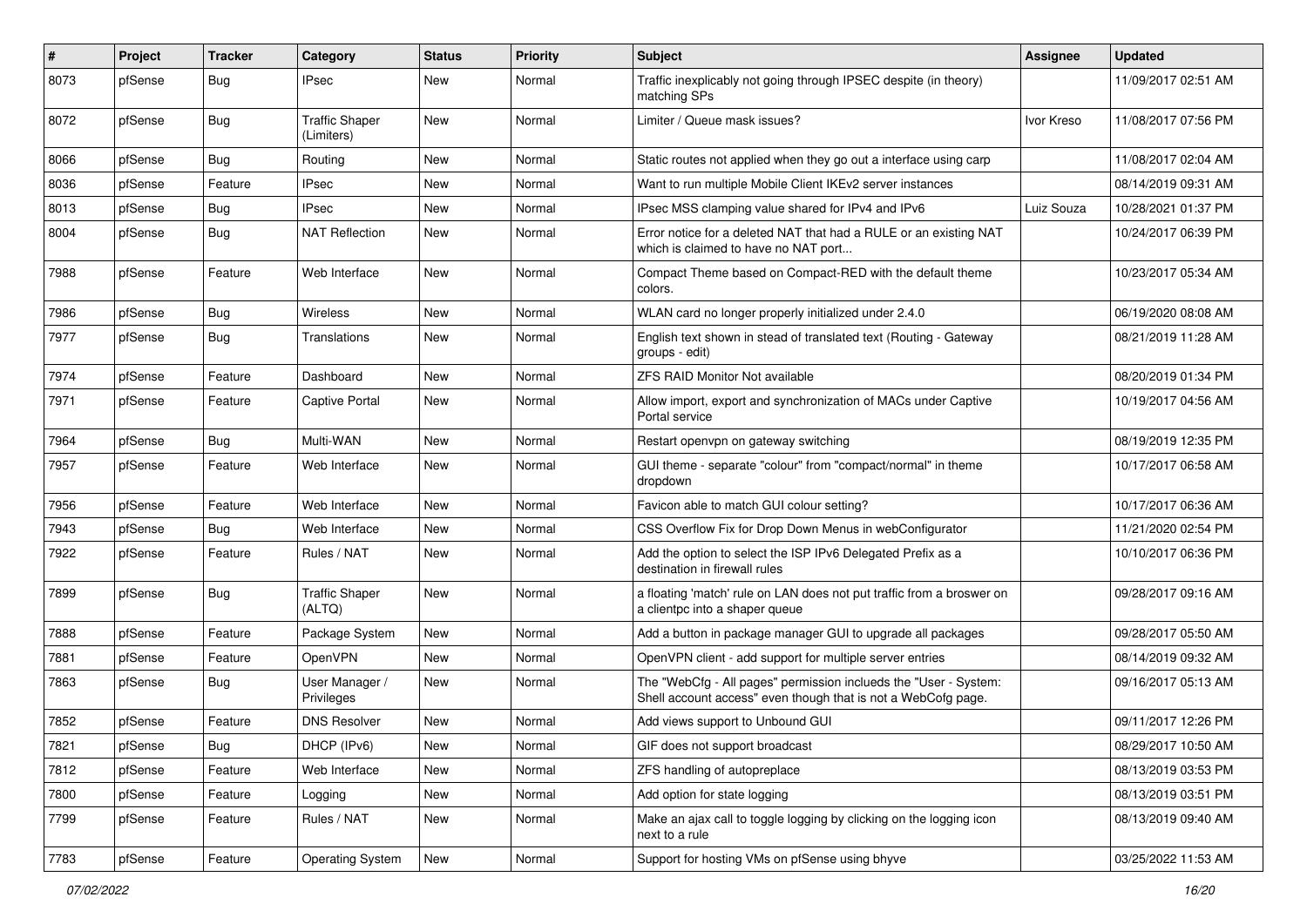| $\vert$ # | Project | <b>Tracker</b> | Category                                        | <b>Status</b> | <b>Priority</b> | <b>Subject</b>                                                                                                        | Assignee | Updated             |
|-----------|---------|----------------|-------------------------------------------------|---------------|-----------------|-----------------------------------------------------------------------------------------------------------------------|----------|---------------------|
| 7781      | pfSense | Feature        | Rules / NAT                                     | <b>New</b>    | Normal          | Please Enable Rule Separators on Manual Outbound NAT                                                                  |          | 08/21/2019 09:07 AM |
| 7779      | pfSense | Bug            | <b>OpenVPN</b>                                  | New           | Normal          | Traffic crossing a site-to-site OpenVPN tunnel fails to fragment.                                                     |          | 06/02/2021 08:26 AM |
| 7773      | pfSense | Feature        | <b>IPsec</b>                                    | <b>New</b>    | Normal          | IPSec using IKEv2 with split DNS not using provided domain names                                                      |          | 08/15/2017 05:25 PM |
| 7761      | pfSense | Feature        | Rules / NAT                                     | <b>New</b>    | Normal          | Add a way to match on IPv6 proto=0 (hop-by-hop header extension)                                                      |          | 08/13/2019 03:49 PM |
| 7757      | pfSense | <b>Bug</b>     | Backup / Restore                                | New           | Normal          | Auto Config Backup fails to upload unless Default Gateway is up                                                       |          | 08/16/2019 12:47 PM |
| 7747      | pfSense | Feature        | Console Menu                                    | New           | Normal          | Minor UI Tweak: Make hitting enter on the console (esp via SSH)<br>should not log you out, but simply redraw the menu |          | 08/01/2017 04:03 PM |
| 7738      | pfSense | Feature        | <b>IPsec</b>                                    | <b>New</b>    | Normal          | Highlight which IPSec (or other VPN) crypto modes are<br>hardware-accelerated in the UI                               |          | 08/13/2019 03:46 PM |
| 7737      | pfSense | <b>Bug</b>     | <b>IPv6 Router</b><br>Advertisements<br>(RADVD) | <b>New</b>    | Normal          | radvd error message                                                                                                   |          | 08/13/2019 09:41 AM |
| 7734      | pfSense | Bug            | DHCP (IPv6)                                     | <b>New</b>    | Normal          | Using opton ia pd0 does not renew prefix and prefix get dropped                                                       |          | 07/31/2017 03:46 AM |
| 7720      | pfSense | Feature        | Hardware / Drivers                              | <b>New</b>    | Normal          | Add general watchdog kernel modules (like ichwd) and watchdogd<br>support in the GUI.                                 |          | 08/19/2019 01:20 PM |
| 7671      | pfSense | Feature        | Gateway Monitoring                              | New           | Normal          | Gateway Monitoring Via Custom Script or Telnet.                                                                       |          | 09/18/2020 02:59 PM |
| 7665      | pfSense | <b>Bug</b>     | Aliases / Tables                                | <b>New</b>    | Normal          | Host range validation for Aliases is not strict enough                                                                |          | 08/21/2019 11:01 AM |
| 7626      | pfSense | Feature        | Interfaces                                      | New           | Normal          | Add IPoE support for WAN                                                                                              |          | 01/01/2022 12:31 AM |
| 7602      | pfSense | Feature        | Operating System                                | New           | Normal          | Auto-Create bootable USB for recovery                                                                                 |          | 08/13/2019 09:50 AM |
| 7590      | pfSense | <b>Bug</b>     | Diagnostics                                     | New           | Normal          | diag edit do not save when nothing to sae (in directory browse view)                                                  |          | 05/20/2017 05:04 PM |
| 7589      | pfSense | <b>Bug</b>     | Diagnostics                                     | <b>New</b>    | Normal          | diag_edit.php old print_info_box                                                                                      |          | 05/20/2017 05:02 PM |
| 7563      | pfSense | Feature        | L <sub>2</sub> TP                               | New           | Normal          | I2tp Suggestion: consider allowing IP/Subnet for the user.                                                            |          | 08/21/2019 10:52 AM |
| 7551      | pfSense | <b>Bug</b>     | Rules / NAT                                     | <b>New</b>    | Normal          | Dynamic IPsec endpoints not added to rule set after WAN down/up                                                       |          | 05/16/2017 02:26 PM |
| 7541      | pfSense | Feature        | Installer                                       | New           | Normal          | ZFS Install, add hot spare option                                                                                     |          | 08/14/2019 09:32 AM |
| 7476      | pfSense | Bug            | Logging                                         | <b>New</b>    | Normal          | Dirty buffer used to build log messages?                                                                              |          | 04/17/2017 09:51 PM |
| 7430      | pfSense | <b>Bug</b>     | Interfaces                                      | <b>New</b>    | Normal          | pfsense-utils.inc - where is ipaddr configured() should account for<br>loopback interface                             |          | 08/13/2019 03:48 PM |
| 7420      | pfSense | <b>Bug</b>     | <b>IPsec</b>                                    | New           | Normal          | ipsec status freezing                                                                                                 |          | 02/13/2020 09:09 AM |
| 7418      | pfSense | Feature        | Dynamic DNS                                     | <b>New</b>    | Normal          | Dynamic dns should be sorted interface name                                                                           |          | 08/21/2019 08:58 AM |
| 7405      | pfSense | Feature        | DHCP (IPv4)                                     | <b>New</b>    | Normal          | Ability to add dhcp host reservations from "Diagnostics -> ARP table"                                                 |          | 10/12/2020 08:22 AM |
| 7402      | pfSense | Bug            | Web Interface                                   | <b>New</b>    | Normal          | Inconsistent use of htmlentities validation checks                                                                    |          | 03/21/2017 08:58 AM |
| 7385      | pfSense | Todo           | Web Interface                                   | <b>New</b>    | Normal          | Sanitize PHP includes                                                                                                 |          | 08/13/2019 03:22 PM |
| 7373      | pfSense | Bug            | Rules / NAT                                     | <b>New</b>    | Normal          | Firewall schedules GUI needs to be redone from scratch                                                                |          | 08/21/2019 08:56 AM |
| 7352      | pfSense | Bug            | Routing                                         | <b>New</b>    | Normal          | pfSense IPv6 static route is dumped after a WAN flap                                                                  |          | 01/20/2022 09:35 AM |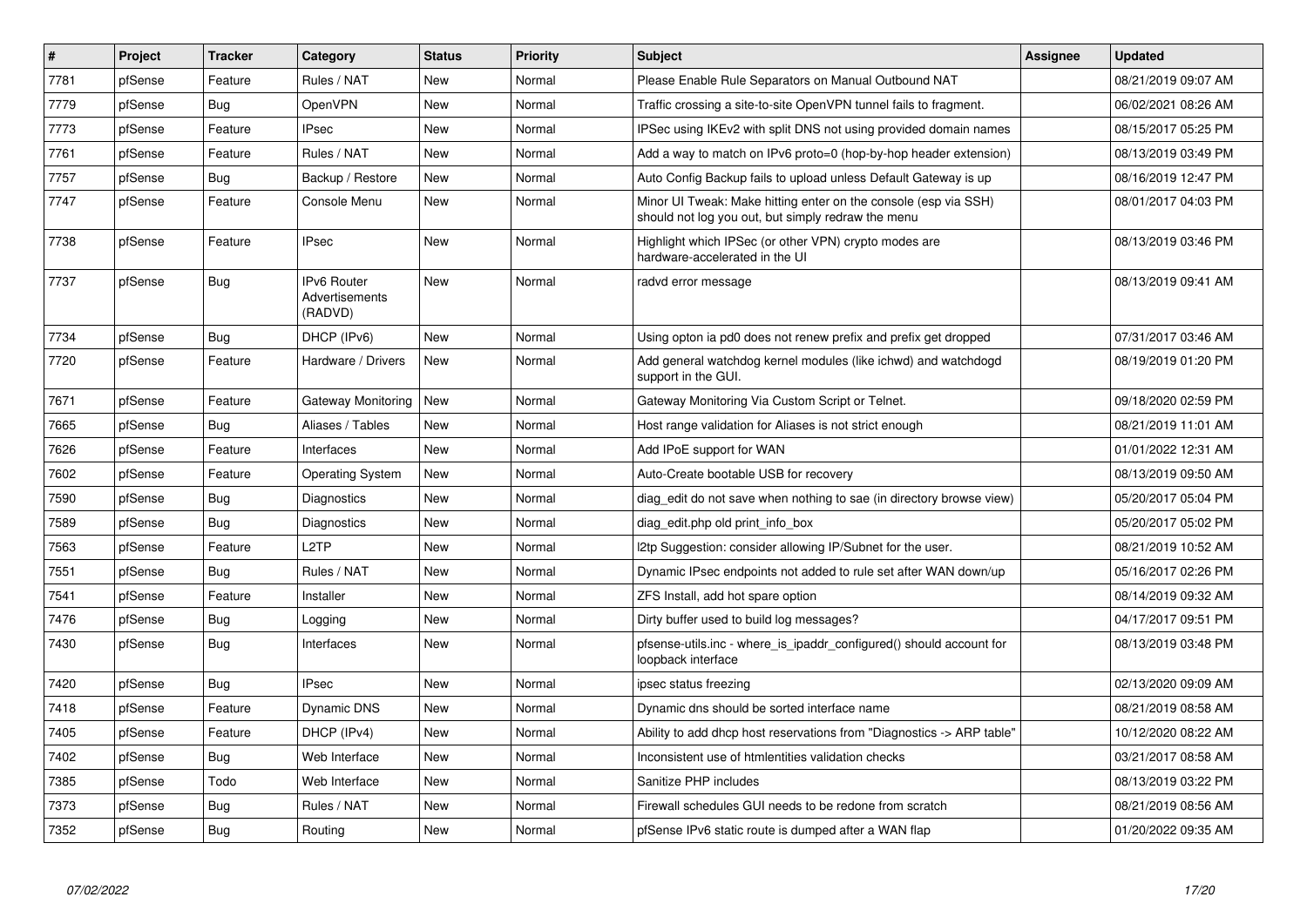| $\vert$ # | Project | <b>Tracker</b> | Category                                 | <b>Status</b> | <b>Priority</b> | Subject                                                                                                                       | Assignee             | <b>Updated</b>      |
|-----------|---------|----------------|------------------------------------------|---------------|-----------------|-------------------------------------------------------------------------------------------------------------------------------|----------------------|---------------------|
| 7303      | pfSense | <b>Bug</b>     | IPv6 Router<br>Advertisements<br>(RADVD) | New           | Normal          | ipv6 connectivity lost on pfSense reboot                                                                                      |                      | 08/20/2019 12:23 PM |
| 7292      | pfSense | Feature        | Dynamic DNS                              | New           | Normal          | DynamicDNS configuration does not sync to HA secondary                                                                        |                      | 02/21/2017 04:56 PM |
| 7287      | pfSense | Feature        | <b>NTPD</b>                              | New           | Normal          | NTP add support for ACTS ref clock                                                                                            |                      | 10/12/2020 07:45 AM |
| 7281      | pfSense | Feature        | <b>OpenVPN</b>                           | New           | Normal          | OpenVPN: Add support for IPv6 dynamic prefix selection                                                                        |                      | 12/21/2017 08:56 PM |
| 7260      | pfSense | Feature        | Rules / NAT                              | New           | Normal          | Source OS / p0f Database Missing Modern Operating Systems                                                                     |                      | 04/18/2020 02:25 AM |
| 7248      | pfSense | Feature        | <b>IPsec</b>                             | <b>New</b>    | Normal          | Web UI for IPSec settings should warn about poor security choices                                                             | Jim Pingle           | 10/31/2019 12:15 PM |
| 7244      | pfSense | Feature        | Developer Tools                          | New           | Normal          | Publish pfsense as a Vagrant Basebox                                                                                          |                      | 01/29/2019 04:09 AM |
| 7238      | pfSense | <b>Bug</b>     | Web Interface                            | New           | Normal          | Menu layout broken when using "Hostname in Menu" with long<br>hostnames                                                       |                      | 02/21/2017 07:01 AM |
| 7235      | pfSense | Bug            | <b>IPsec</b>                             | New           | Normal          | 4860 has not got significant IPsec performance rising with enabled<br><b>HW</b> acceleration                                  | Luiz Souza           | 12/18/2021 04:32 PM |
| 7216      | pfSense | Feature        | Web Interface                            | New           | Normal          | Allow user to choose date display format                                                                                      | <b>Phillip Davis</b> | 02/02/2018 04:20 PM |
| 7212      | pfSense | Feature        | Hardware / Drivers                       | New           | Normal          | Provide Driver for SG-1000 Crypto Accelerator                                                                                 | Luiz Souza           | 08/20/2019 08:46 AM |
| 7201      | pfSense | Feature        | <b>NTPD</b>                              | <b>New</b>    | Normal          | NTP Support multiple GPS reference clocks                                                                                     |                      | 04/27/2021 12:31 PM |
| 7195      | pfSense | <b>Bug</b>     | Package System                           | New           | Normal          | pkg_edit.php - <checkenablefields> tag has no effect on fields other<br/>than checkbox/input</checkenablefields>              |                      | 08/21/2019 09:15 AM |
| 7182      | pfSense | Feature        | Dashboard                                | <b>New</b>    | Normal          | Break up System Widget on the Dashboard                                                                                       |                      | 08/21/2019 08:59 AM |
| 7172      | pfSense | <b>Bug</b>     | DHCP (IPv4)                              | New           | Normal          | Sorting by hostname in Services > DHCP Server > LAN should be<br>"natural" (alphanumeric friendly)                            |                      | 08/20/2019 03:47 PM |
| 7152      | pfSense | Bug            | <b>DNS Resolver</b>                      | New           | Normal          | Unbound / DNS Resolver issue if "Register DHCP static mappings in<br>the DNS Resolver" set before wildcard DNS custom options |                      | 12/18/2021 04:59 PM |
| 7113      | pfSense | <b>Bug</b>     | Dashboard                                | <b>New</b>    | Normal          | Interface name in Traffic Graphs                                                                                              |                      | 12/31/2021 05:40 PM |
| 7085      | pfSense | Feature        | Rules / NAT                              | New           | Normal          | <b>Edit Firewall Rules Seperator</b>                                                                                          |                      | 09/10/2017 09:15 AM |
| 7082      | pfSense | <b>Bug</b>     | Package System                           | New           | Normal          | pkg edit.php - impossible to use default value with rowhelperfield                                                            |                      | 08/21/2019 09:15 AM |
| 7040      | pfSense | <b>Bug</b>     | Interfaces                               | <b>New</b>    | Normal          | Issue when disabling an interface                                                                                             |                      | 12/26/2016 02:56 AM |
| 6993      | pfSense | <b>Bug</b>     | OpenVPN                                  | <b>New</b>    | Normal          | OpenVPN status error during CARP state transition                                                                             | James Webb           | 12/31/2021 05:44 PM |
| 6977      | pfSense | <b>Bug</b>     | Interfaces                               | New           | Normal          | VLAN traffic is erroneously counted as underlying iface (untagged)<br>traffic                                                 |                      | 08/13/2019 02:56 PM |
| 6960      | pfSense | Feature        | DHCP (IPv4)                              | New           | Normal          | Consider replacing ISC DHCP server with KEA DHCP                                                                              |                      | 09/24/2020 01:59 PM |
| 6956      | pfSense | Feature        | <b>Captive Portal</b>                    | New           | Normal          | Allow more control over concurrent logins                                                                                     |                      | 11/23/2016 12:01 PM |
| 6926      | pfSense | <b>Bug</b>     | UPnP/NAT-PMP                             | New           | Normal          | Miniupnp advertising expired IPv6 address                                                                                     |                      | 01/15/2022 08:29 PM |
| 6917      | pfSense | Feature        | Upgrade                                  | New           | Normal          | Add ability to choose from what IP/IFACE you search for updates                                                               |                      | 11/11/2016 09:51 AM |
| 6845      | pfSense | Feature        | Interfaces                               | New           | Normal          | DHCP / DHCPv6 WAN client status page                                                                                          |                      | 08/19/2019 12:37 PM |
| 6823      | pfSense | Bug            | Interfaces                               | New           | Normal          | No connectivity after changing link state to UP                                                                               |                      | 04/21/2022 12:39 PM |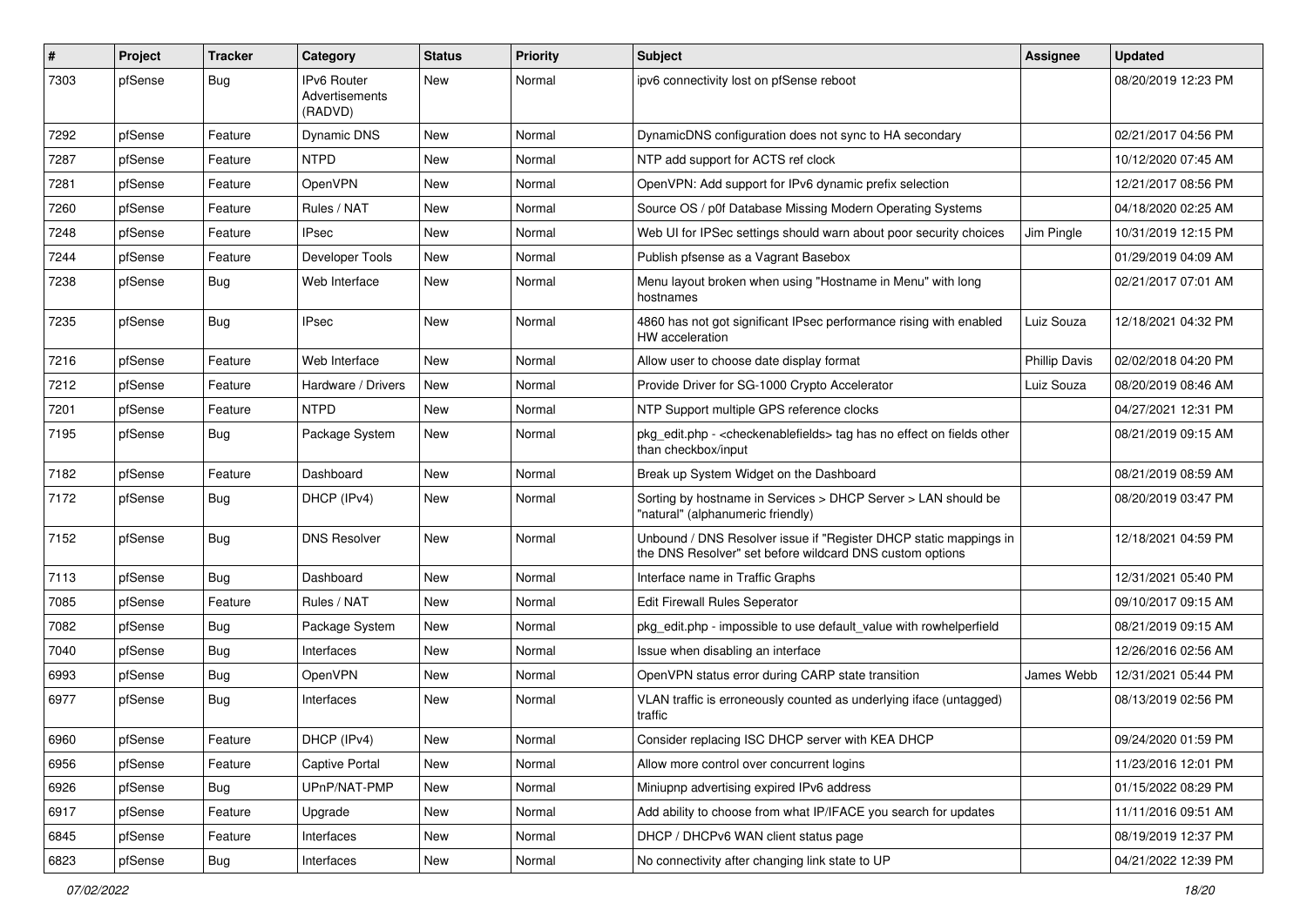| #    | Project | <b>Tracker</b> | Category                                        | <b>Status</b> | <b>Priority</b> | Subject                                                                                                                                                | Assignee        | <b>Updated</b>      |
|------|---------|----------------|-------------------------------------------------|---------------|-----------------|--------------------------------------------------------------------------------------------------------------------------------------------------------|-----------------|---------------------|
| 6816 | pfSense | Feature        | <b>IPv6 Router</b><br>Advertisements<br>(RADVD) | <b>New</b>    | Normal          | Status and/or Diagnostics page for radvd                                                                                                               |                 | 08/13/2019 02:35 PM |
| 6803 | pfSense | <b>Bug</b>     | Web Interface                                   | <b>New</b>    | Normal          | CSRF timeout occurs when it (probably) shouldn't                                                                                                       |                 | 11/03/2016 09:43 PM |
| 6799 | pfSense | <b>Bug</b>     | Rules / NAT                                     | <b>New</b>    | Normal          | Using NOT (!) with interface subnet macros results unexpected<br>traffic passing when multiple subnets are included in the macro (i.e.<br>VIP subnets) |                 | 02/07/2022 02:18 PM |
| 6796 | pfSense | Feature        | Interfaces                                      | <b>New</b>    | Normal          | Allow hostnames as GRE and GIF endpoints                                                                                                               |                 | 08/13/2019 02:35 PM |
| 6776 | pfSense | Feature        | Rules / NAT                                     | New           | Normal          | Allow disabling of "filter rule association" by default                                                                                                |                 | 08/17/2021 10:56 AM |
| 6742 | pfSense | Feature        | Authentication                                  | New           | Normal          | OAuth2 authentication for OpenVPN (and for FreeRadius)                                                                                                 | Jim<br>Thompson | 10/19/2020 09:19 AM |
| 6738 | pfSense | Feature        | Web Interface                                   | <b>New</b>    | Normal          | GUI Action Buttons replicated to the top of the List                                                                                                   |                 | 07/10/2021 01:04 PM |
| 6691 | pfSense | <b>Bug</b>     | DHCP (IPv6)                                     | New           | Normal          | dhcp6c quits after only two tries if no response was received                                                                                          |                 | 12/07/2020 04:25 PM |
| 6627 | pfSense | <b>Bug</b>     | Rules / NAT                                     | New           | Normal          | floating tab match rules ignore quick action so should be removed                                                                                      |                 | 07/18/2016 02:15 PM |
| 6615 | pfSense | Feature        | DHCP (IPv4)                                     | New           | Normal          | new DHCP server option                                                                                                                                 |                 | 08/13/2019 01:39 PM |
| 6604 | pfSense | Feature        | <b>NTPD</b>                                     | <b>New</b>    | Normal          | Allow NTP server list to be overridden by DHCP/PPP                                                                                                     |                 | 08/13/2019 01:39 PM |
| 6602 | pfSense | Feature        | User Manager /<br>Privileges                    | New           | Normal          | Config writes denied via "deny config write" permission should notify<br>as such                                                                       |                 | 08/20/2019 03:43 PM |
| 6574 | pfSense | Feature        | Hardware / Drivers                              | <b>New</b>    | Normal          | Support USB RNDIS network interfaces                                                                                                                   |                 | 08/20/2019 08:46 AM |
| 6569 | pfSense | Feature        | <b>NTPD</b>                                     | New           | Normal          | Support Rockwell ZODIAC binary protocol (Jupiter receiver) for high<br>precision                                                                       | Jim Pingle      | 07/18/2016 11:45 AM |
| 6554 | pfSense | Feature        | <b>NTPD</b>                                     | <b>New</b>    | Normal          | Reintroduce NTP mode7 for IEEE 1588 PTPd interop                                                                                                       |                 | 08/13/2019 01:40 PM |
| 6541 | pfSense | Bug            | IPv6 Router<br>Advertisements<br>(RADVD)        | New           | Normal          | IPv6 RAs always include on-link prefix; clients may not use DHCPv6<br>managed addresses                                                                |                 | 08/13/2019 03:23 PM |
| 6539 | pfSense | Feature        | Rules / NAT                                     | New           | Normal          | ICMPv6 filtering requires multiple rules - no range support                                                                                            |                 | 08/13/2019 01:23 PM |
| 6501 | pfSense | Todo           | Web Interface                                   | <b>New</b>    | Normal          | Tightening up subnet expansion                                                                                                                         |                 | 08/13/2019 01:23 PM |
| 6500 | pfSense | Feature        | Package System                                  | New           | Normal          | Should be a way to determine which packages are available without<br>having to update/install                                                          |                 | 06/17/2016 05:34 PM |
| 6481 | pfSense | <b>Bug</b>     | <b>IPsec</b>                                    | New           | Normal          | loading EAP_RADIUS method failed                                                                                                                       |                 | 03/24/2020 04:25 PM |
| 6469 | pfSense | Feature        | Console Menu                                    | New           | Normal          | Improve help + self documentation in console PHP shell                                                                                                 |                 | 08/13/2019 01:23 PM |
| 6457 | pfSense | Feature        | Installer                                       | New           | Normal          | Allow ability to configure AWS EC2 AMI via userdata                                                                                                    |                 | 09/21/2020 02:54 PM |
| 6412 | pfSense | Feature        | <b>Operating System</b>                         | New           | Normal          | Add includedir directive for /var/etc/xinet.d to xinetd configuration                                                                                  |                 | 08/13/2019 01:23 PM |
| 6398 | pfSense | Bug            | Configuration<br>Backend                        | New           | Normal          | If config cannot be loaded due to corruption or bug, it isn't handled<br>gracefully (just stops)                                                       |                 | 08/13/2019 01:23 PM |
| 6332 | pfSense | Todo           | Web Interface                                   | New           | Normal          | Upgrade encryption options to cover current range of<br>recommendations                                                                                |                 | 08/13/2019 02:34 PM |